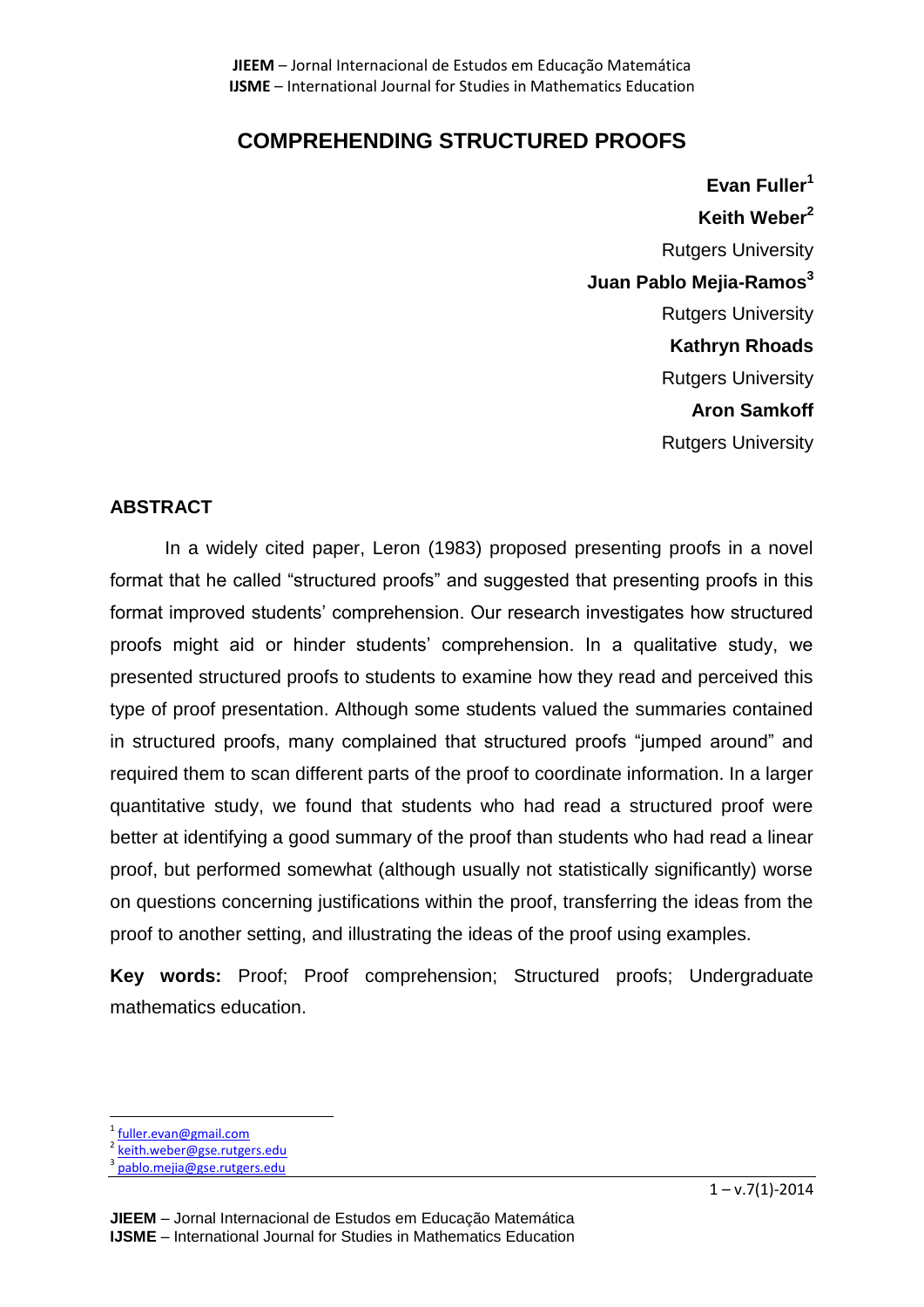# **1. INTRODUCTION<sup>4</sup>**

# **1. 1. Proof presentation and comprehension in advanced mathematics courses**

Advanced mathematics courses—that is, tertiary proof-oriented mathematics courses for mathematics majors—are typically taught in lecture format where a significant portion of these lectures consists of the professor presenting proofs of theorems to his or her students. For instance, based on her observations of the lectures of three mathematics professors, Mills (2011) observed that roughly half the lecture time was spent on proof presentation. Numerous mathematicians and mathematics educators have commented that mathematics is typically presented to students in a definition-theorem-proof format (e.g., Davis & Hersh, 1981; Dreyfus, 1991; Thurston, 1994; Weber, 2004).

Presumably, an assumption behind this pedagogical practice is that students will learn mathematics by reading and studying the proofs that their professors present. However, many question whether this assumption is justified. Both mathematicians and mathematics educators have remarked that students generally are confused by the content of formal proofs (e.g., Alcock, 2010; Davis & Hersh, 1981; Hersh, 1993; Leron & Dubinsky, 1995; Mamona-Downs & Downs, 2002; Rowland, 2001; Thurston, 1994; Weber, 2010; Weber & Mejia-Ramos, 2014).

Griffiths (2000) defined a proof as "a formal and logical line of reasoning that begins with a set of axioms and moves through logical steps to a conclusion" (p. 3). These types of proofs usually proceed linearly, incorporate formal syntax, and make little use of informal representations of the relevant mathematical concepts, such as diagrams and examples. Mathematicians and mathematics educators have argued that this type of presentation might hinder comprehension for several reasons. Some researchers claim that the linear nature of proof presentation can prevent students from seeing the structure of the proof or the overarching method being applied in the

 $\overline{a}$ 

<sup>4</sup> An earlier version of this paper appeared in the *Proceedings of the 14th Conference for Research in Undergraduate Mathematics Education* (Fuller et al, 2011), which is not copyrighted. This earlier manuscript differs from this paper in that the Interview Study Group A and Interview Study Group B are now treated as pilot data.

 $2 - v.7(1) - 2014$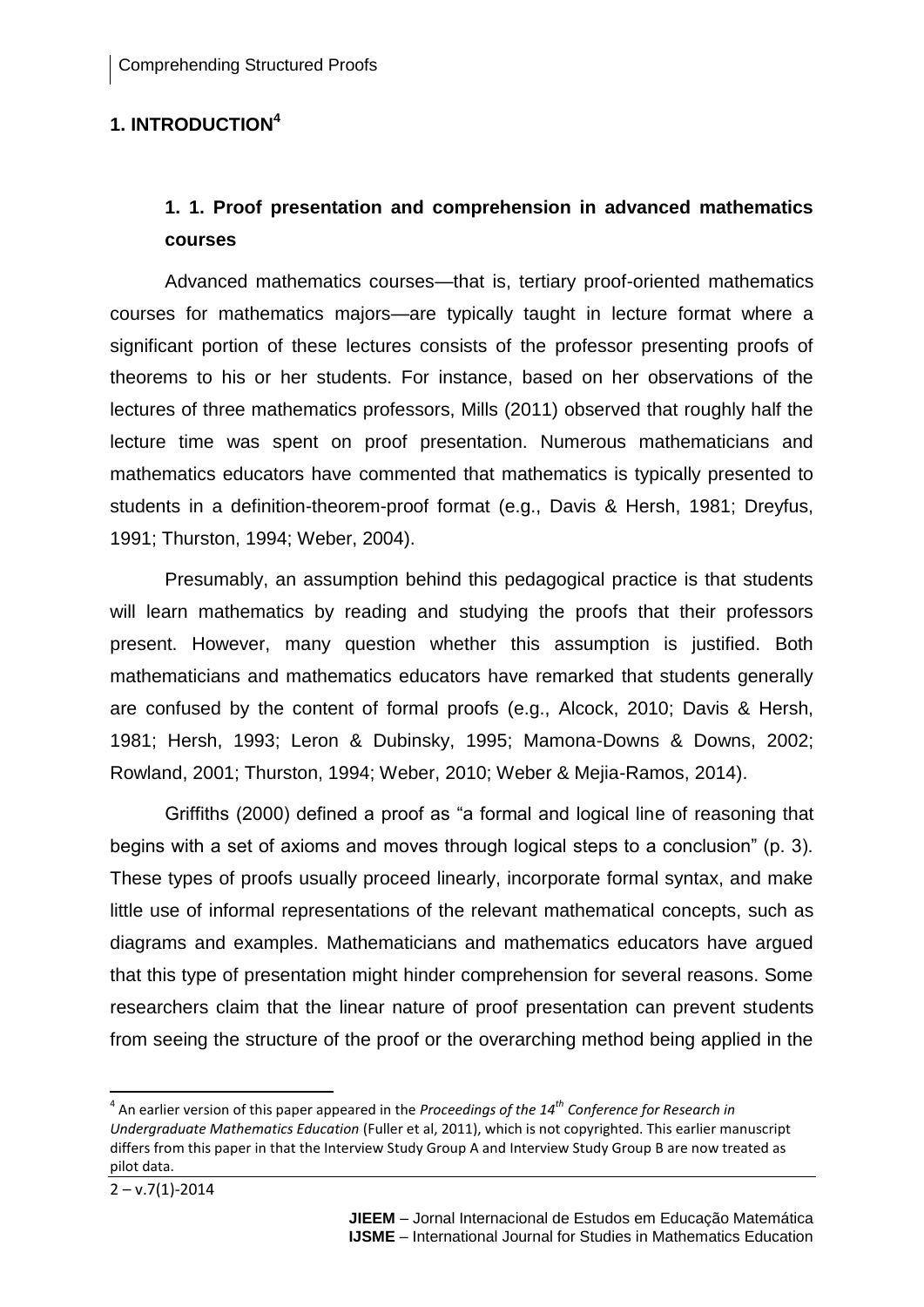proof, making the ideas of the proof appear mysterious (Anderson, Boyle, & Yost, 1986; Davis & Hersh, 1981; Leron, 1983). The use of formal syntax and domainspecific jargon can be intimidating to students and mathematicians alike (Davis & Hersh, 1981; Hersh, 1993; Kline, 1973; Thurston, 1994). Several researchers have argued that the formal presentation of proofs masks the intuitive mathematical ideas and models that were used to produce (and are needed to comprehend) these proofs (Dreyfus, 1991; Hersh, 1993; Thurston, 1994). Consequently, some mathematics educators have proposed that proofs would be more easily understood if they were presented in a different manner.

## **1. 2. Alternative formats for presenting proofs**

Several researchers have proposed alternative methods of proof presentation. Rowland (2001) suggested using "generic proofs": proofs that illustrate why a general theorem is true by showing how the theorem holds for a specific example, so that the reasoning used for this specific example could generalize to any other example. Rowland suggested that formal proofs can be preceded by generic proofs or, perhaps, generic proofs can be given in lieu of formal proofs. Rowland reported that his students generally preferred generic proofs to formal proofs. In a subsequent qualitative study, Malek and Movshovitz-Hadar (2011) performed a preliminary assessment of generic proofs, asking students to try to prove a theorem, then giving these students a generic or linear proof of the theorem, and finally giving students a test on how well they comprehended the proof. Malek and Movshovitz-Hadar found that for non-routine proofs, students who read the generic version of the proofs performed better on the comprehension test than those who read the linear version. However, only three to four students read the generic proofs; hence, the generalizability of these results is limited.

Alcock (2009) suggested using "e-proofs": proofs presented in a computer environment that highlighted the logical connections between different parts of the proof and allowed users to request explanations about these connections. Alcock designed this type of proof presentation with the intention of improving students' proof comprehension (Alcock, 2009, 2010; Alcock & Inglis, 2010). However, a subsequent study found that students who read a proof in real analysis using e-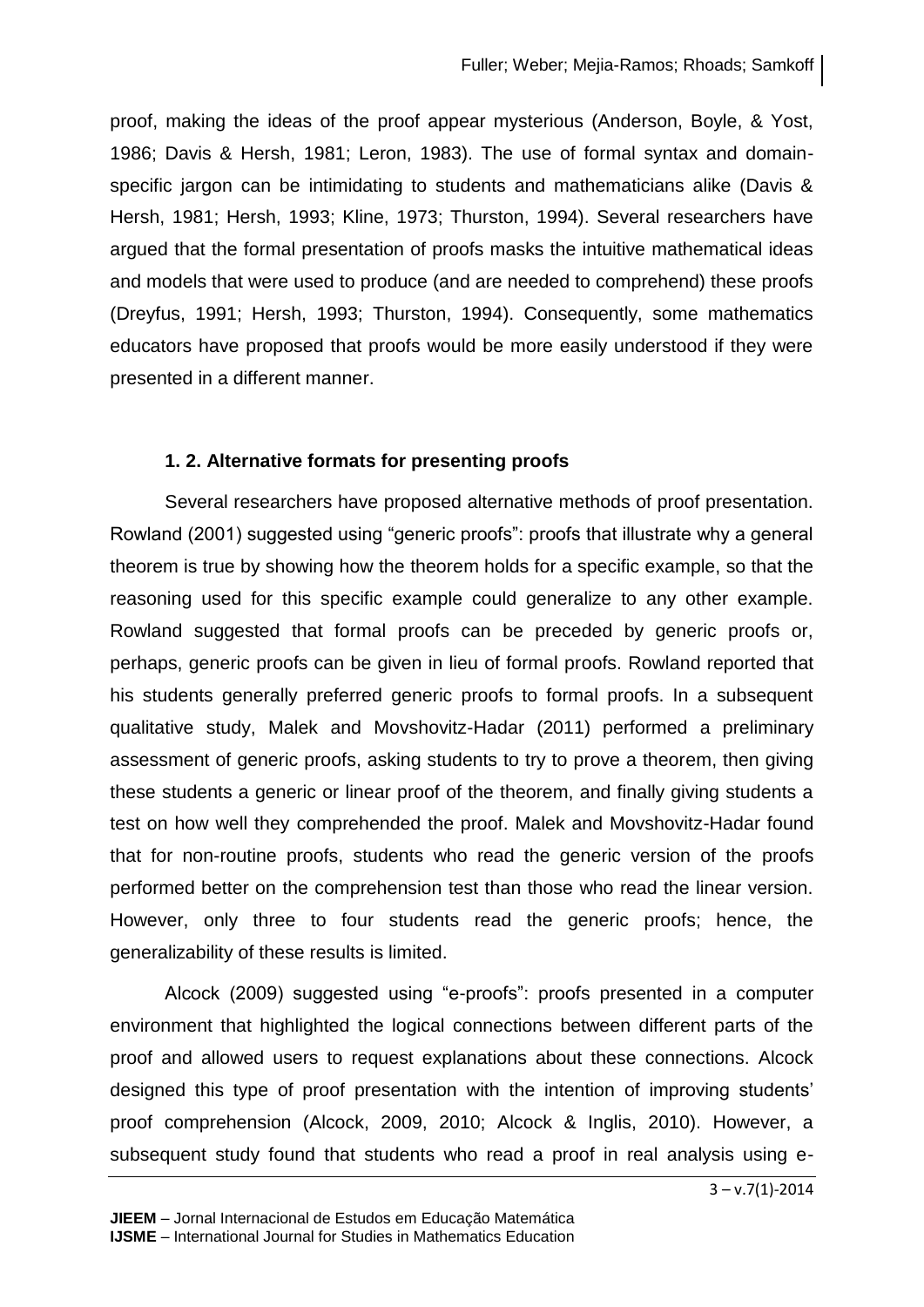### Comprehending Structured Proofs

proofs did not perform better on an immediate post-test and a delayed post-test than students who read the same proof as normal text; the e-proofs students performed significantly worse on both immediate and delayed post-tests when compared with students who saw the same proof given in a lecture (Roy, Alcock, & Inglis, 2010).

Finally, some researchers have suggested using less rigorous but more intuitive arguments to support a theorem, such as arguments based on graphs or diagrams (e.g., Hersh, 1993). To our knowledge, empirical studies have not yet been conducted to assess the efficacy or drawbacks of this recommendation.

There are three themes in this review of the literature that are worth noting. First, empirical assessments of alternative formats for proof presentation are rare and only beginning to emerge. Second, the few studies conducted have not found generalizable evidence that the suggested proof formats actually improve comprehension<sup>5</sup>. Third, there is considerable variety in the methodologies used to assess the efficacy of alternative proof formats, with these formats being assessed in a lecture format (Rowland, 2001), a reading format (Roy et al, 2010), and reading after attempting to prove the theorem oneself (Malek & Movloshitz-Hadar, 2011). Assessments ranged from paper-and-pencil tests (Roy et al, 2010) to self-reported preferences (Rowland, 2010).

## **1. 3. Leron's structured proofs**

## *1. 3. 1. Description of Leron's structured proofs*

Leron (1983) proposed a novel way to present proofs in terms of levels, where each level is an independent module of the proof. The highest level (Level 1) provides a summary of the main ideas of the proof without providing detail on how these main ideas will be carried out. The next level (Level 2) provides a summary of how each of the main ideas will be implemented. Successively lower levels fill in the

 $\overline{\phantom{a}}$ 

<sup>&</sup>lt;sup>5</sup> This does not imply that these alternative presentation formats lack pedagogical value; perhaps they benefit students in ways that were not assessed or would benefit students more if these formats were introduced differently. This raises the possibility that students' failures to learn from proof are due to other factors, such as poor proof reading strategies, or that having students read theorems and then proofs, without other activities such as exploring the meaning of the theorem or trying to prove the theorem oneself, is not conducive to learning. Note that in this paper, we are neither advocating nor discouraging the use of the definition-theoremproof format commonly used in advanced mathematics courses, but are simply assessing a suggestion for making this format more effective.

 $4 - v.7(1) - 2014$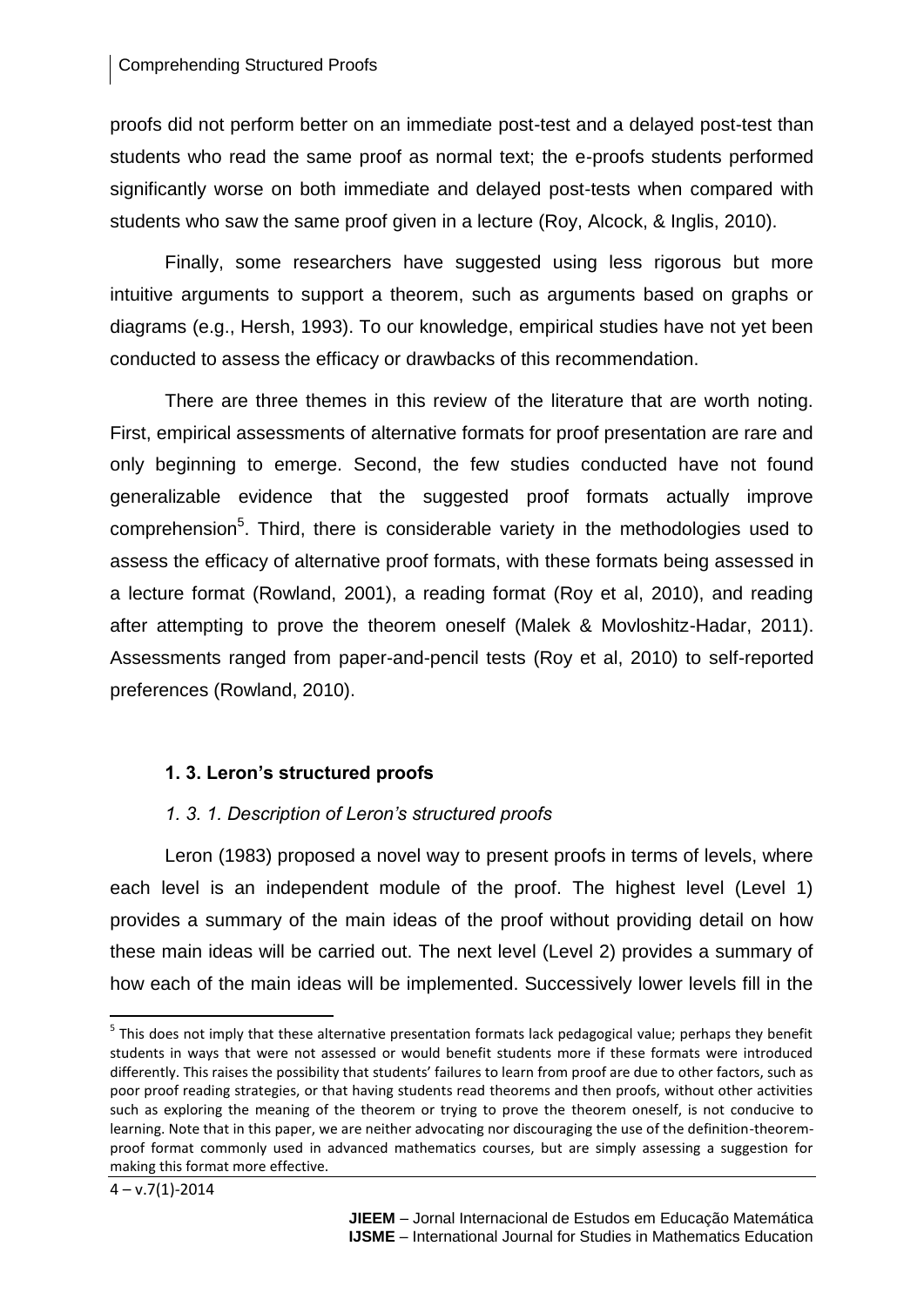details of the implementation of higher levels of the proof. An additional feature in some structured proofs is a section called an "elevator," which is located between levels and provides a rationale for why the proof is proceeding the way that it is. Leron illustrated the nature of a structured proof by comparing a linear and structured proof of the claim: "There are infinitely many triadic primes" (where a triadic prime is a prime congruent to 3 modulo 4). We used these proofs in our studies and they are presented in Appendix A of this paper, nearly verbatim from Leron's article. In this proof, Level 1 lays out a summary of the three main aims of the proof while the "elevator" provides a motivation for defining the variable *M* as it is defined in the proof. Leron noted that not all proofs were amenable to a structured proof format; the ideal candidates for these proofs are longer, complicated proofs whose structures are not transparent in a linear presentation (p. 176).

## *1. 3. 2. Theoretical benefits of structured proofs*

Leron argued that structured proofs possess several desirable properties. The format provides the reader with a summary of the proof and enables the reader to grasp the main ideas of the proof without getting lost in its logical details. However no information is lost as this format still enables the reader to study or verify these logical details if he or she desires to do so. In addition, the high-level structure and the "elevator" commentary explicate the reasoning behind some of the choices made in the proof that might otherwise seem arbitrary. Weber and Mejia-Ramos (2011) found that mathematicians claim to understand proofs in terms of their high-level ideas and methods (see also Mejia-Ramos & Weber, 2014). Structured proofs make these constructs explicit for the reader. We note that Leron's suggestion seeks to aid comprehension in a different manner than the other alternative proof formats mentioned previously. Whereas generic proofs (Rowland, 2001) and informal proofs seek to reduce the abstraction in a formal proof by framing it in less intimidating representation systems (e.g., with examples or diagrams) and Alcock's (2009) eproofs aim to make explicit the justifications and connections in a proof that are usually tacit, Leron advocates helping students manage the complexity of formal proofs by making the structure of the proof apparent and motivating the ideas in it.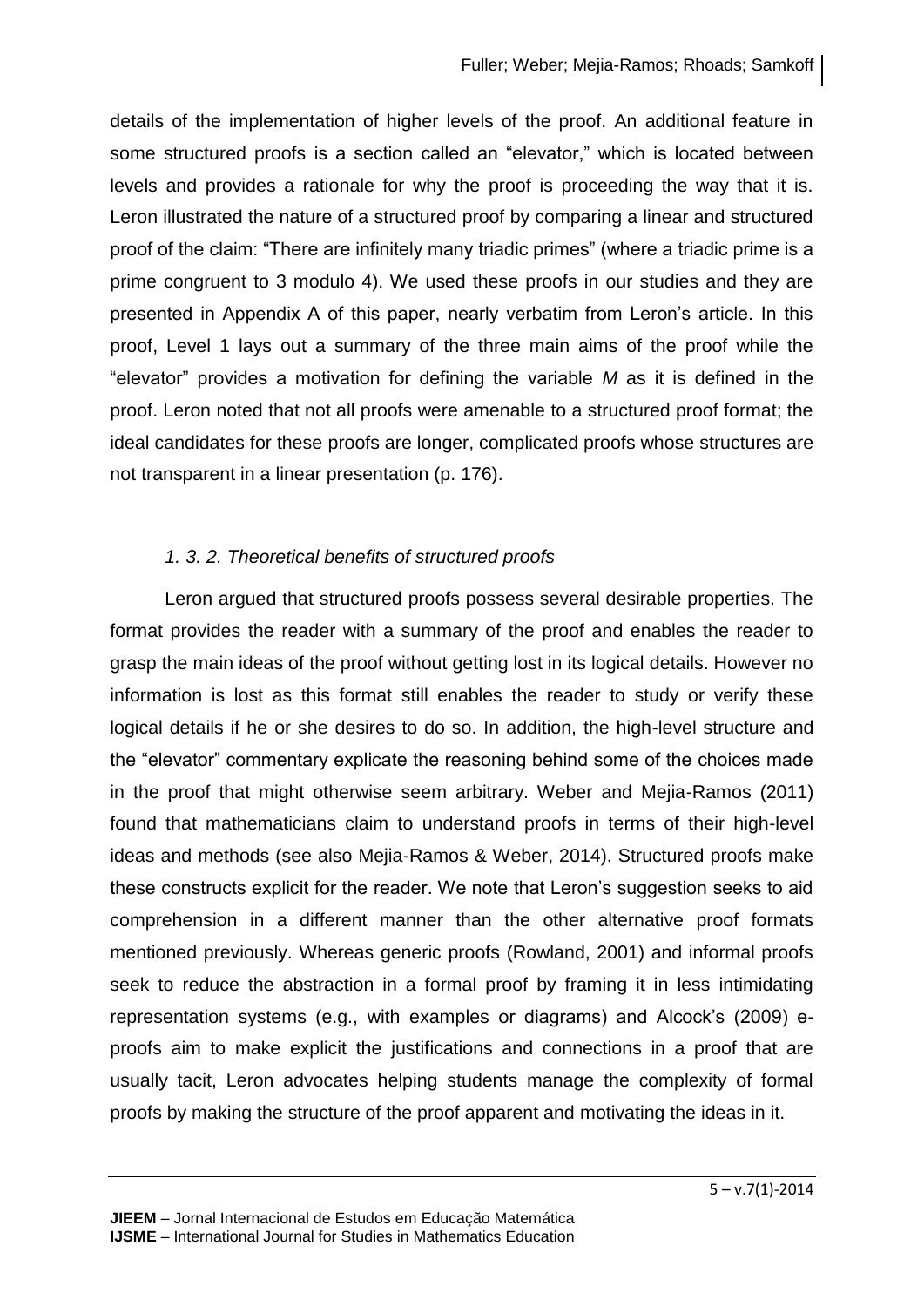*1. 3. 3. Structured proofs as a pedagogical suggestion or a research-based claim*

Leron (1983) published his discussion of structured proofs in the *American Mathematical Monthly*, an expository mathematics journal, to share his ideas of how proofs might be presented better. He was clear that he did not advance his suggestion as an established research-based claim, writing "I do not know of any way to prove (or disprove) my claims on the merits of the structured methods" (p. 176). However, his pedagogical suggestion was nonetheless influential in the mathematics education community, with many citing Leron's structured proofs as a potential way to improve students' proof comprehension (e.g., Alibert & Thomas, 1991; CadwalladerOsker, 2011; Hanna, 1990; Hersh, 1993; Mamona-Downs & Downs, 2002; Movshovitz-Hadar, 1988; Selden & Selden, 2003, 2008).

Some researchers have gone further, touting structured proofs as a pedagogical suggestion supported by research or claiming that structured proofs are appropriately influencing the way that advanced mathematics courses are taught. In a book chapter providing research-based pedagogical suggestions to mathematicians, Selden and Selden (2008) recommended Leron's structured proofs as a means of helping students understand the proofs that they read and learn about the process of writing proofs. Mamona-Downs and Downs (2002) claimed that structured proofs are influencing the ways that proofs are currently written in advanced mathematics textbooks. Melis (1994) wrote that "Uri Leron shows how proofs are better comprehensible by structuring them into different levels" (p. 2), implying that the claim that structured proofs improve comprehension is not a hypothesis but rather an established fact. Despite these claims, we are aware of no empirical studies that suggest structured proofs actually improve mathematical instruction or proof comprehension.

### **1. 4. Research questions**

The studies in this paper are based on the premise that an important mechanism for growth in mathematics education is to examine the effects of promising pedagogical suggestions, where we follow Schoenfeld (1994) in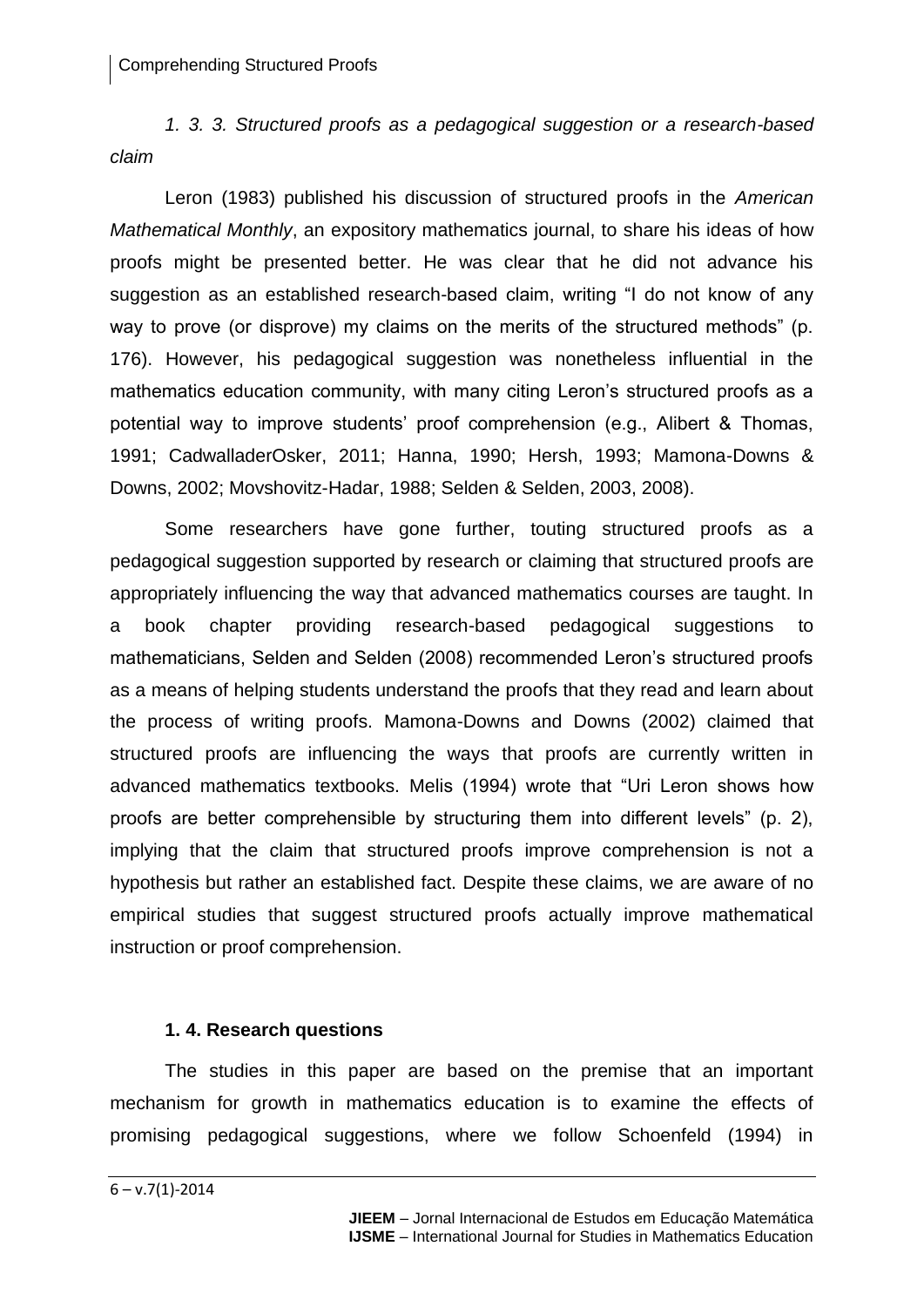operationalizing a "promising pedagogical suggestion" as one evaluated favorably by many mathematics educators. As structured proofs are regarded highly by many mathematics educators and presented by some as a research-based suggestion, we are trying to measure the ways in which structured proofs improve student comprehension and to explore any difficulties that students may experience when reading them.

Of course, one cannot address questions such as "do structured proofs improve comprehension?" in a single series of studies, as the answer to this question likely depends on what constitutes comprehension, which proofs were structured, and how structured proofs were introduced to students, among other factors (see, e.g., Schoenfeld, 2000). In particular, whether a researcher observes the utility of an alternative proof format depends on whether his or her method for measuring comprehension is consistent with the intended benefits of the format. The pedagogical suggestion of structuring proofs can be implemented in a variety of ways. Students could be asked to read structured proofs as text in a short period of time, students could be asked to study a structured proof overnight, or a professor could present a structured proof in lecture for his or her students. Further, perhaps using linear and structured proofs in tandem (e.g. having students structure linear proofs they are given) might yield greater learning benefits than using either in isolation. In this paper, we compare students' comprehension of a proof shortly after reading a linear or structured version of the same proof. We contend that this choice is appropriate for three reasons. First, Leron (1983) asked readers of his pedagogical suggestion to "pretend to be a student reading these proofs for the first time" (p. 176), implying that he felt his suggestion would benefit students reading proofs. Second, textbook presentation is a natural way to implement structured proofs in the undergraduate mathematics curricula (see Mamona-Downs & Downs, 2002). Third, previous studies on the benefits of alternative formats for proof presentation (e.g., Malek & Movshovitz-Hadar, 2011; Roy et al, 2010) have also measured students' comprehension shortly after they read these proofs in traditional and innovative formats. Using a similar procedure facilitates comparisons between our findings and those in the literature. However, it is certainly plausible that any learning benefits that we did not observe in these studies might occur if the structured proofs were used in a different way, or if students were given more experience with this format.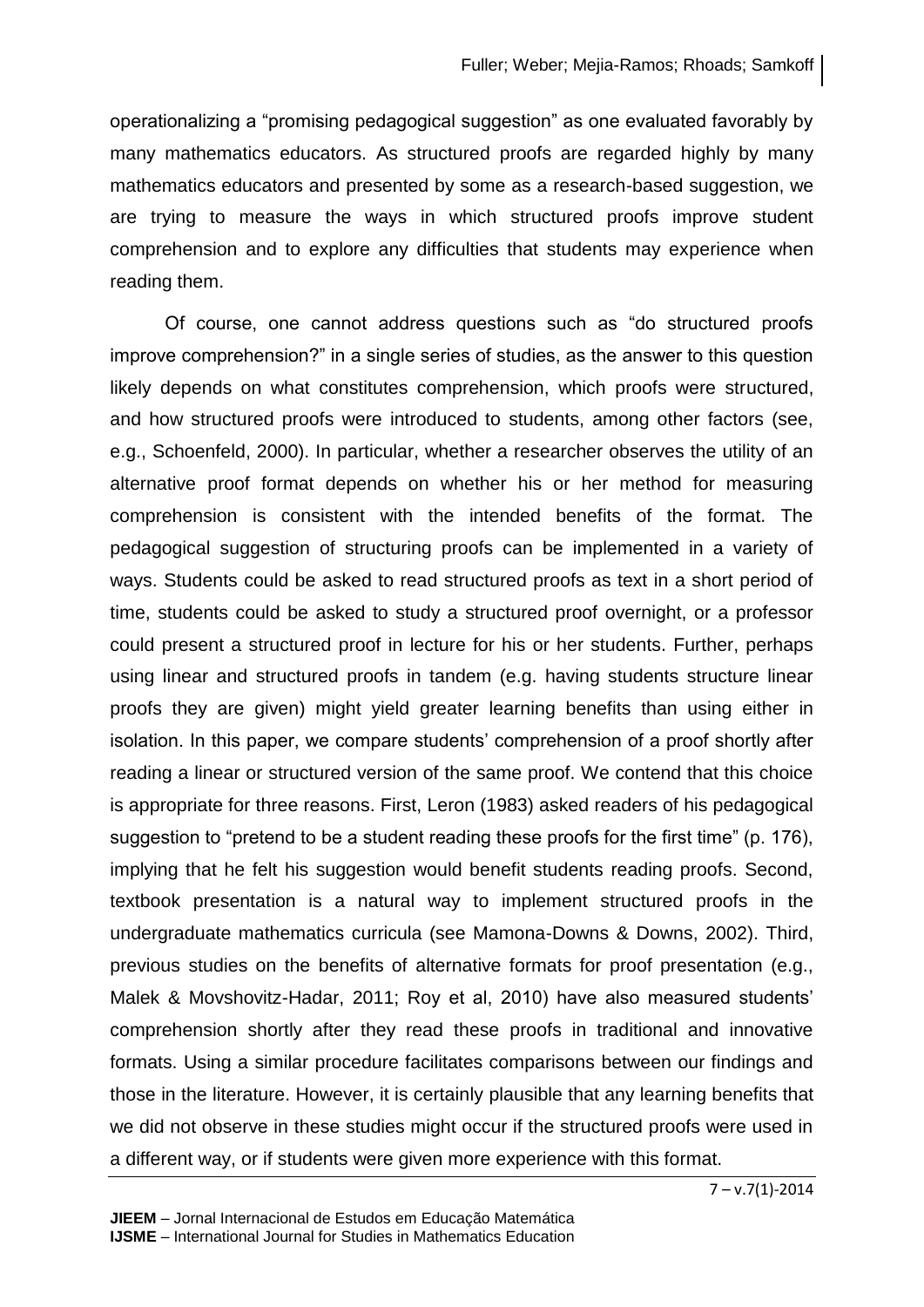Based on our model of proof comprehension assessment (Mejia-Ramos et al., 2012), our primary assessment items evaluated students' comprehension in four ways:

- (a) Can students recognize a good summary of the proof that they read?
- (b) Do students recognize how the ideas used in the proof can transfer to another setting?
- (c) Do students recognize how various claims within the proof are justified? and
- (d) Can students apply the ideas in the proof that they read to a specific example or diagram?

There are other potential benefits of structured proofs that we did not assess in these studies. For instance, perhaps by reading structured proofs, students might develop a more accurate understanding of the proof writing process and a deeper appreciation for the enterprise of proof (as suggested by Selden & Selden, 2008).

The two specific research questions we investigate are:

- From the students' perspective, what specific features of a structured proof help or hinder proof comprehension?
- To what extent do students who read a structured proof display a greater ability to answer assessment items of the four above types than students who read the same proof as a traditional linear proof?

Given the general limitations of our study, as well as the difficulty of addressing these types of conceptual questions, we do not view the results of our study as conclusive (if conclusive answers to these types of questions are even possible to obtain). Rather, we view these studies as an important first step to examining the benefits and drawbacks of using structured proofs.

# **2. STUDY 1: QUALITATIVE INTERVIEW STUDY**

# **2. 1. Rationale for the qualitative study**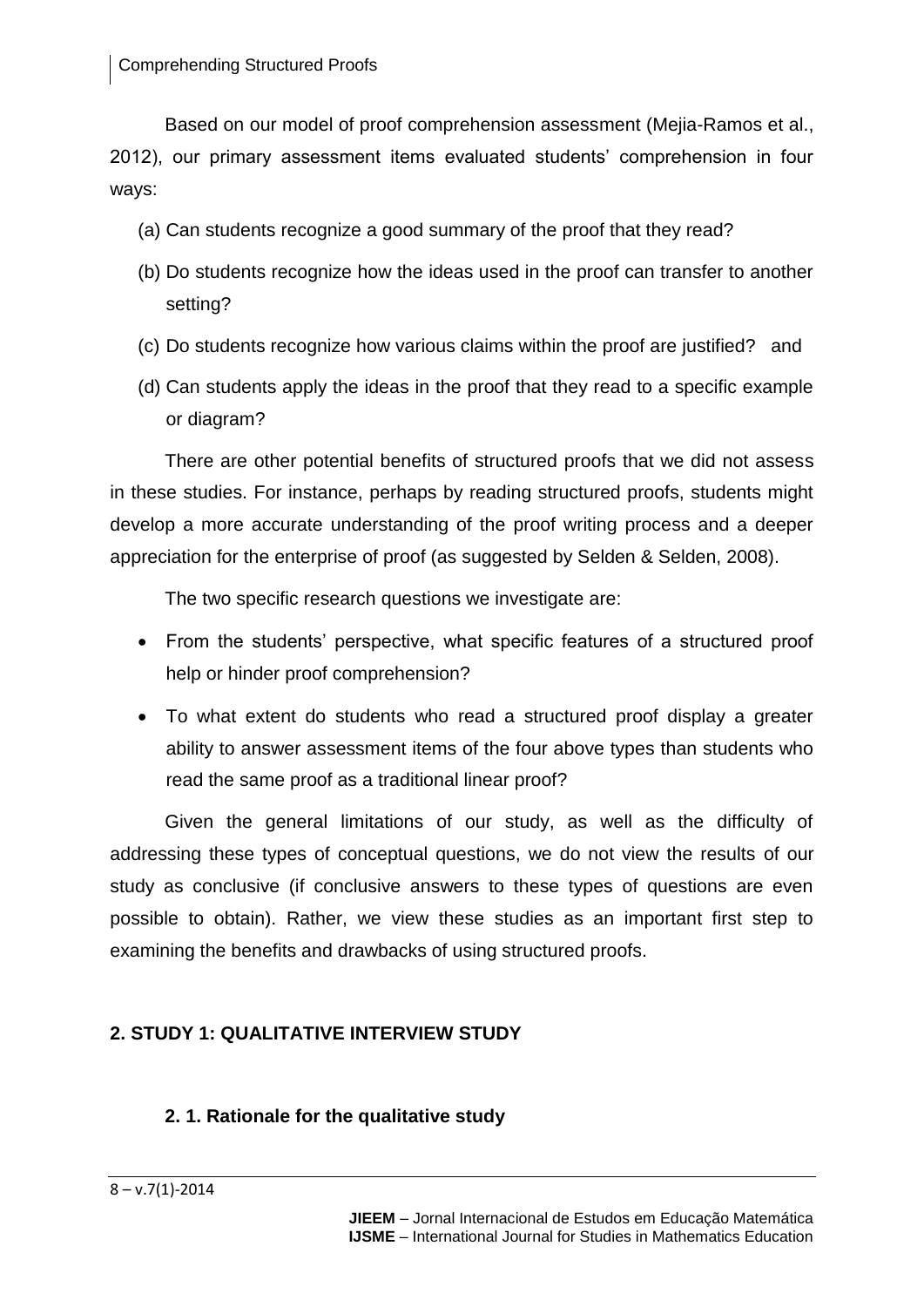Study 1 was an interview study in which students were videotaped while reading structured proofs, answering questions about those proofs, and responding to open-ended questions about how they felt about the structured proof presentation. The purpose of these interviews was to examine how students read and reacted to structured proofs, and to gain insight into how this type of proof presentation might help or hinder students' comprehension of a proof.

### **2. 2. Methods**

### *2. 2. 1. Participants*

Students were invited to participate in the study from a large state university in the northeast United States. We initially recruited a group of 12 students to participate in a pilot study in the beginning of the Fall 2010 semester. These students were recruited from a transition-to-proof course, an introductory real analysis course, and a mathematics education course for mathematics majors who were prospective secondary mathematics teachers. These courses were primarily composed of second and third-year mathematics majors. These 12 students were divided evenly into two groups, each group looking at one of two structured proofs and another linear proof (we refer to these groups as Pilot Group A and Pilot Group B). We discuss the materials and the treatment given to these groups in the following sections.

After interviewing the students in this pilot study, it became clear to us that some of the students were deeply confused about the nature of structured proofs. We believed one cause of their difficulty was that they were not given an adequate description of the nature and purposes of structured proofs. Furthermore, the linear proofs did not generate data of significance to our study. Consequently, we viewed data from these students as pilot data. At the end of the Fall 2010 semester, we recruited six more students from another section of the introductory real analysis course and conducted the study again (we refer to these students as the Interview Group). This time we asked each student to read both structured proofs, but only after giving them a description about the nature of a structured proof. Our analysis focuses primarily on the six students in the Interview Group, but we also discuss the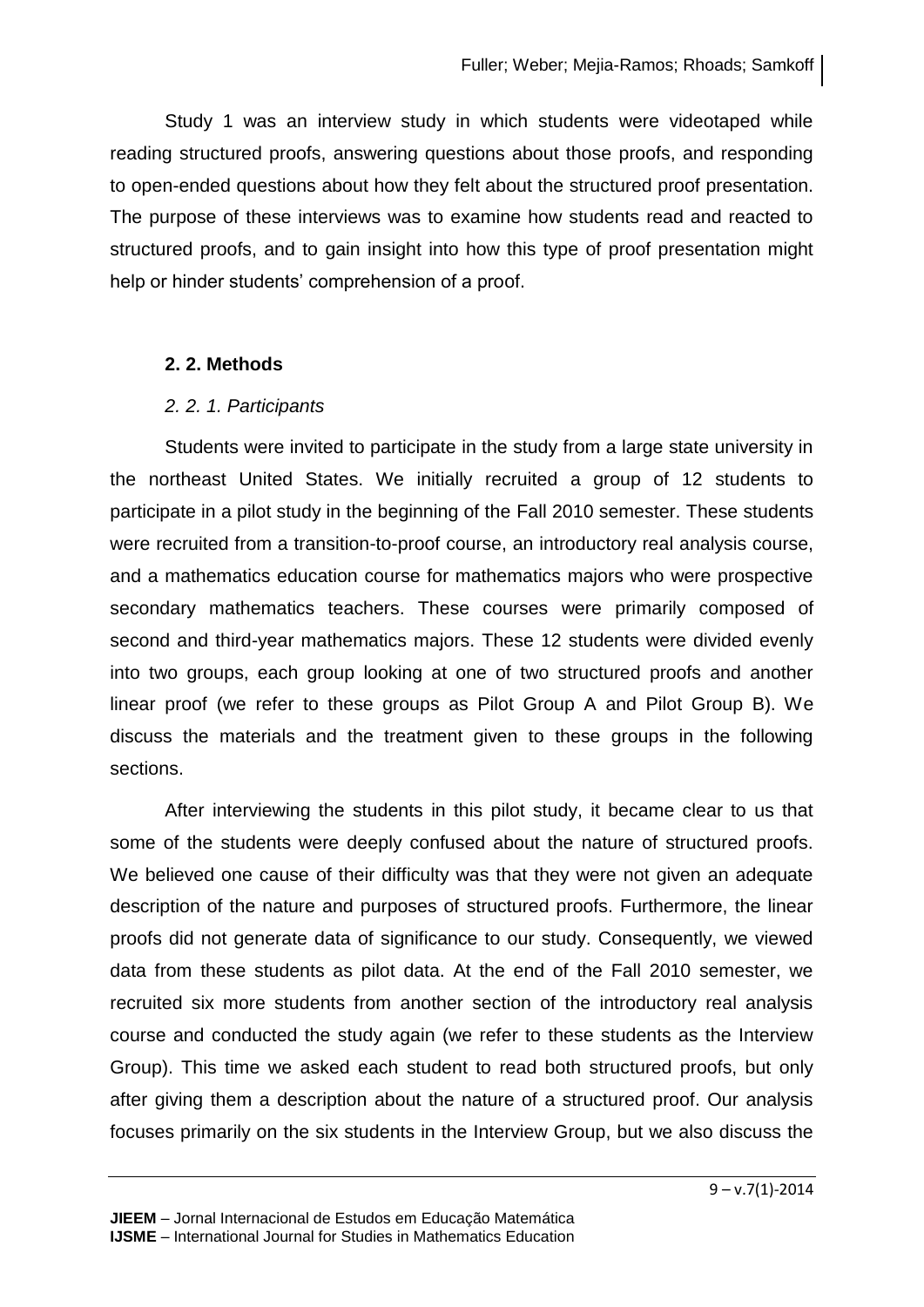students from the Pilot Groups to illustrate how they corroborate the themes we saw from the Interview Group.

### *2. 2. 2. Materials*

Two proofs were used for this study. We call the first proof the Only Zero proof, which was a calculus-based proof of the claim that the only solution to the equation  $x^3 + 5x = 3x^2 + \sin x$  is  $x = 0$ . The linear and structured Only Zero proofs are presented in Appendix B. The second proof, which we call the Triadic Primes proof, establishes that there are infinitely many triadic primes (i.e., primes congruent to 3 modulo 4). The linear and structured Triadic Primes proofs were taken nearly verbatim from Leron's (1983) original article on structured proofs<sup>6</sup> and are presented in Appendix A.

### *2. 2. 3. Procedure*

Each participant met individually with an author of this paper for a videorecorded semi-structured interview. Participants were given a version of one of the proofs and asked to read this proof until they felt that they understood it. The participants were informed that after they had studied the proof, the proof would be taken away from them and they would have to answer questions about what they had just read.

When participants finished reading the proof, they were asked to judge, on a scale of one through five, how well they felt they understood the proof. They were then asked a set of open-ended questions about the proof, assessing the four aspects of proof comprehension mentioned earlier. Participants were given a sheet of paper with each question written on it so they would not have to keep in mind the question while trying to remember the relevant details of the proof. After participants answered these questions, they were given a set of multiple-choice questions, which were similar to the questions they had just answered. After answering all the

 $\overline{a}$ 

 $6$  We chose the Triadic Primes proof because this would clearly be consistent with Leron's (1983) intention. However, many who have heard presentations of this research and two reviewers of this manuscript note that the high-level structure of the Triadic Primes proof seemed needlessly complex. Consequently, any difficulties understanding this structured proof could plausibly be attributed to how it was written.

 $10 - v.7(1) - 2014$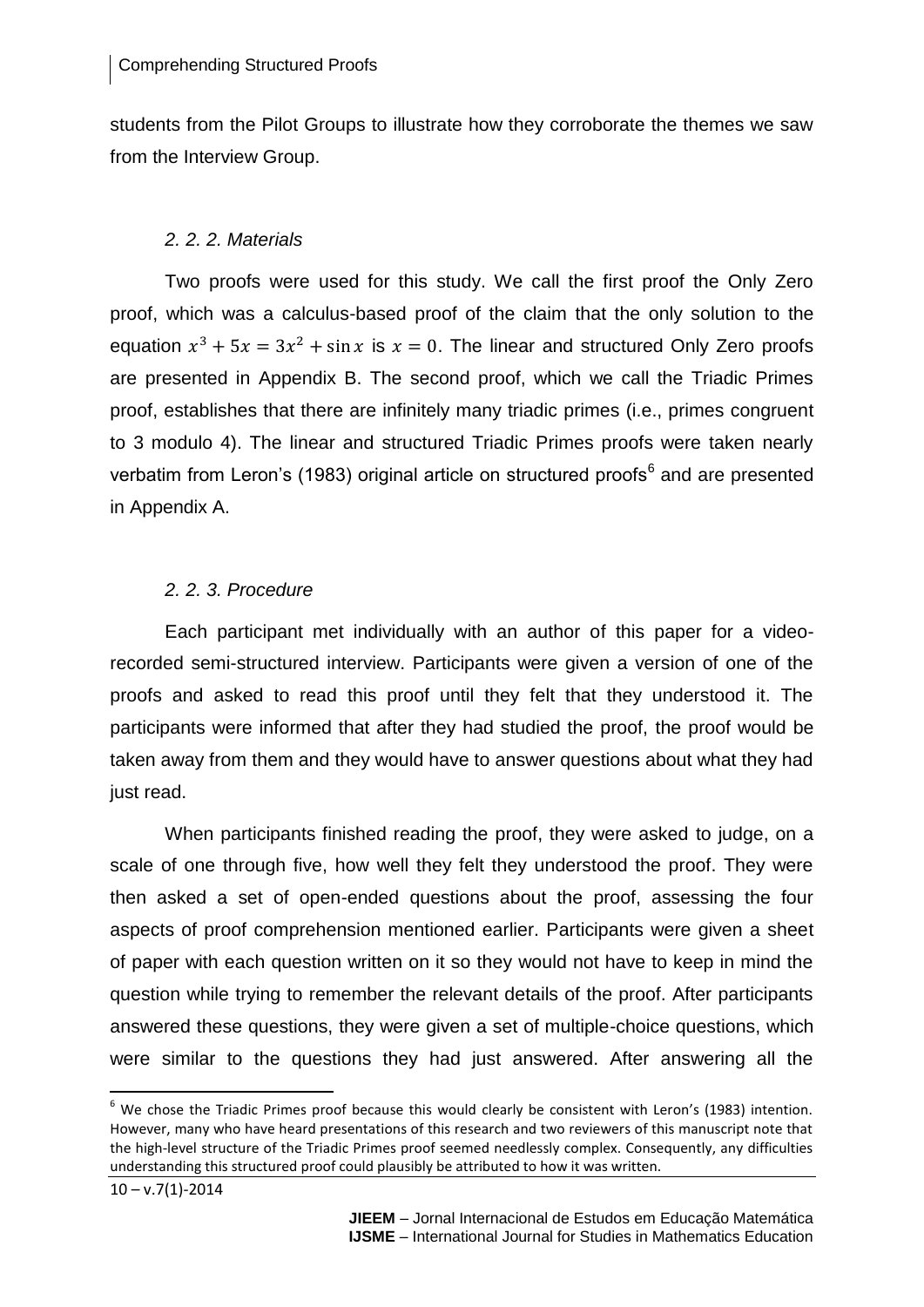questions, the interviewer returned the proof to the participants and invited them to change any of their answers as they saw fit. Participants usually did not change any of their answers. If participants read the structured version of the proof, they were asked how they felt about this new format, whether they liked it, and what they thought the strengths and weaknesses of this format were. This entire process was then repeated with the other proof.

Pilot Group A received a linear version of the Only Zero proof and a structured version of the Triadic Primes proof. Pilot Group B received a structured version of the Only Zero proof and a linear version of the Triadic Primes proof. The Interview Group first read a description describing the nature of structured proofs (this is presented in Appendix C), and then read structured versions of both the Only Zero and Triadic Primes proofs.

## *2. 2. 4. Analysis*

In our analysis, we sought to identify attributes of structured proofs that may have aided or hindered the participants' comprehension of the proof. We made an initial pass through the data noting: (a) any positive comments that participants made about the structured proofs that they read, (b) any moments of insights that participants expressed while reading the structured proofs, (c) any negative comments that participants made about the structured proofs that they read, and (d) any confusion expressed by the participants while reading the structured proofs or answering questions about the proofs. During this initial pass through the data, we noted three themes that emerged from our data: (1) some participants valued the summaries provided in Level 1 of the structured proofs, while others had difficulty understanding these, (2) some participants valued that structured proofs provided insight into the thought processes used to create the proof, and (3) most participants complained that structured proofs were difficult to follow because they "jumped around". We then systematically re-analyzed the data, coding for any instances of these phenomena.

### **2. 3. Results**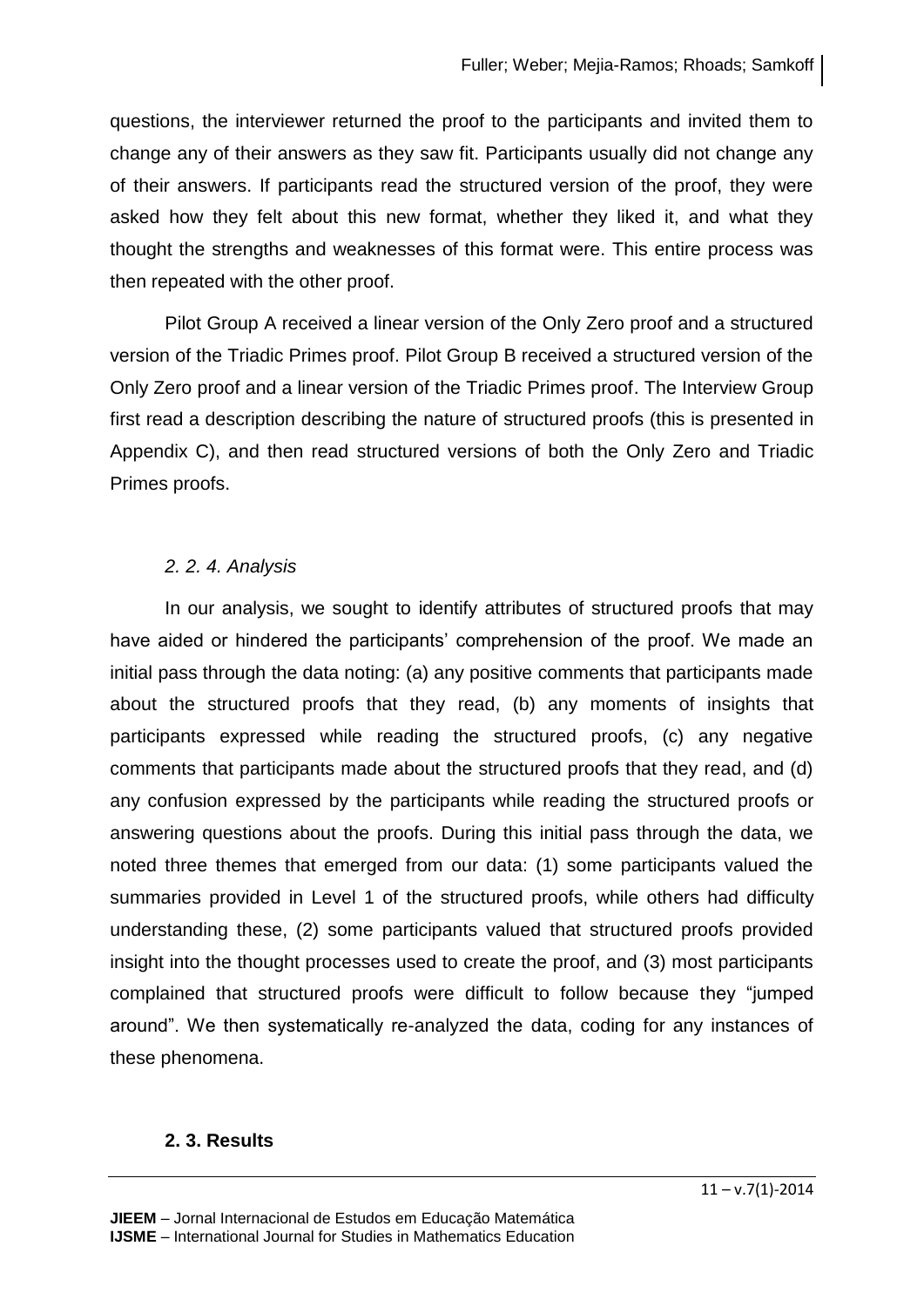### A summary of the results is presented in Table 1.

Table 1: Number of participants in the qualitative study expressing each positive or negative opinion about the structured proof. **GROUPS** 

|                                          | Interview Group | Pilot Group A  | Pilot Group B    |
|------------------------------------------|-----------------|----------------|------------------|
| Category                                 | $(N=6)$         | $(N=6)$        | $(N=6)$          |
| Summaries in Level I                     |                 |                |                  |
| Appreciated the summaries                | 3               | 0              | 2                |
| Did not like the summaries               | $\overline{2}$  | $\overline{2}$ | $\boldsymbol{0}$ |
| Explaining reasoning<br>behind the proof |                 |                |                  |
| Appreciated that this was done           | $\mathfrak{D}$  | 2              |                  |
| Did not like that this was done          | $\mathfrak{D}$  | 1              | $\theta$         |
| Thought proof jumped around<br>too much  | 5               | 4              | 5                |

### *2. 3. 1. Summaries*

Level 1 of a structured proof is essentially a summary of the main ideas of the proof. Three participants in the Interview Group explicitly mentioned the value of providing this summary, as it provided them with a framework to interpret the rest of the proof. For instance, consider the comment below:

> *IG 6 <sup>7</sup> : I actually like how this proof is written out. It's really step-bystep. Because first they said in level one, this is what we're going to attempt to do. So he said first we're going to prove that zero is a solution, and that's kind of clear, you can just plug it in. And then they said now we want to show that the function is increasing for all x, and they do that here (pointing to 2b on the structured Only Zero proof).*

Later, this student commented that this made the proof easier to follow:

*IG 6: I like how he took the different steps and made it really easy to follow. I don't think you really need to be a math major to kind of follow that.*

Two students in Pilot Group B, who read the structured version of the Only Zero proof, also complimented the summary in Level 1. One student described this as, "Okay, there's three goals in this proof… it's like stating objectives. It clearly

 $\overline{\phantom{a}}$ 

 $^7$  IG 6 stands for the sixth interviewed student in the Interview Group.

 $12 - v.7(1) - 2014$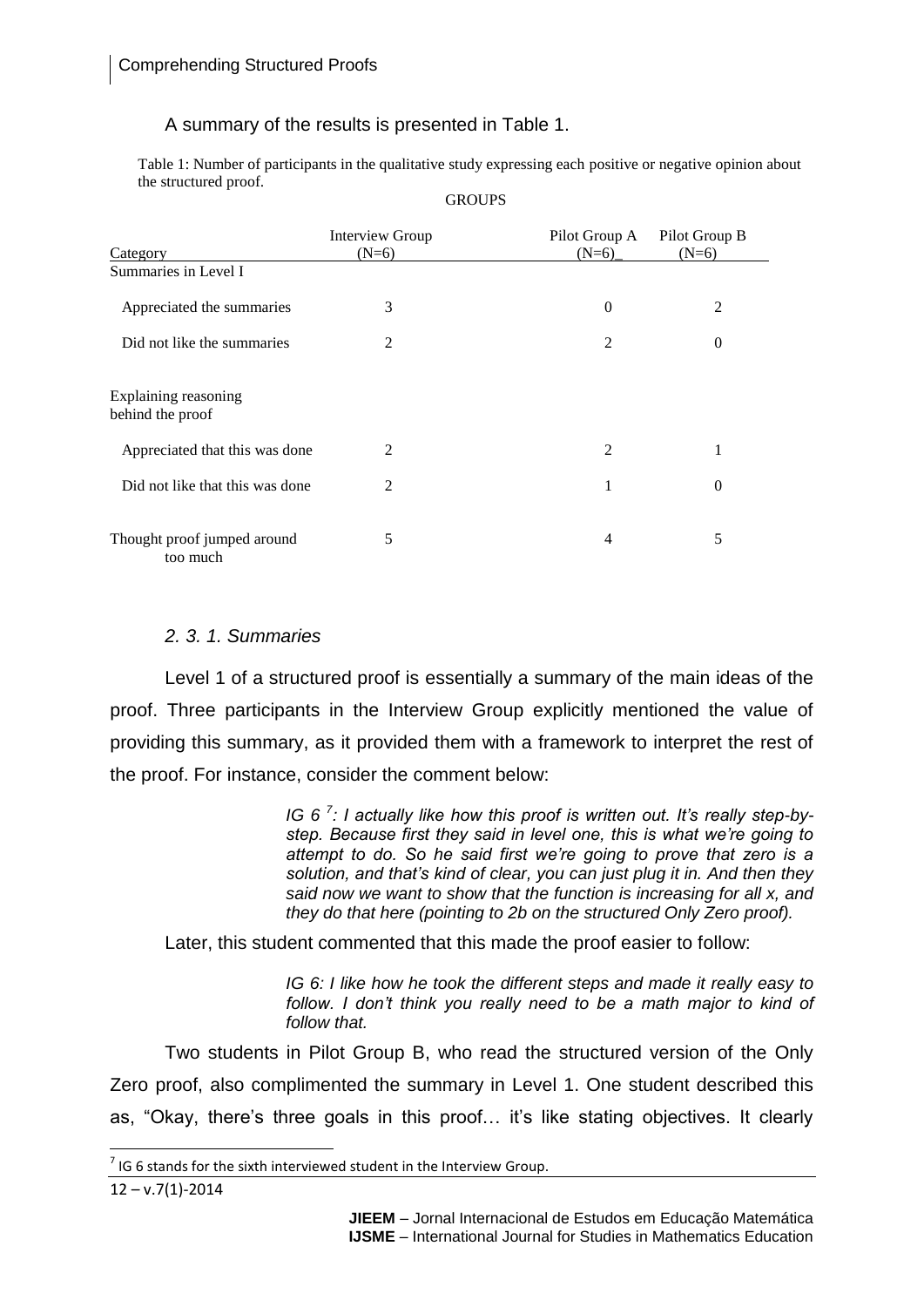states at the beginning, we're going to prove this using these three goals. Bang, bang, bang". It is interesting to note that no student in Pilot Group A, who read a structured version of the more challenging Triadic Primes proof, spoke favorably of the summary in Level 1 of this proof.

Two participants in the Interview Group did not appreciate the summary in Level 1 because they did not understand it. Consider the comment by an Interview Group participant:

> *IG 1: [Referring to Level 1 of the Triadic Primes Proof] This by itself doesn't make a lot of sense to me. I couldn't figure out what this even meant or why they were doing it, where M came from, none of it. So when I read this [pointing to the rest of the proof], it made more sense […] If you put Level 2 in it, it makes so much more sense.*

One intended benefit of structured proofs is that the high-level summary of Level 1 enables the reader to more fully appreciate and comprehend the logical justifications that appear in the lower levels of the proof. However, for this participant, the levels had the opposite effect. He needed to read Level 2 to make sense of the summary in Level 1. Two participants from Pilot Group A, who read a structured version of the Triadic Primes proof, made similar complaints.

From our perspective, a substantial benefit of including Level 1 in a structured proof is to provide a framework or schema to integrate the chain of deductions that follow by providing them with purpose. However, if participants fail to adequately understand Level 1, they will either be trying to integrate the ideas from Level 2 into an inappropriate framework, which could lead to confusion, or they might struggle to remember the ideas contained in Level 1, leading to a strain on their working memory and a dissatisfaction that the proof was jumping around (discussed further in the next sub-section).

 $13 - v.7(1) - 2014$ We propose the following hypothesis to account to account for this data: If participants are familiar with the ideas and methods outlined in Level 1 of a structured proof, reading Level 1 may provide them with a useful framework to understand the logical details that follow. However, if the ideas and methods outlined in Level 1 are novel to students, the summary here is more likely to confuse students and fail to provide a useful framework for integrating information. This could account for the fact that the summaries for Level 1 were more valued by participants reading the structured version of the Only Zero proof, where the calculus-based techniques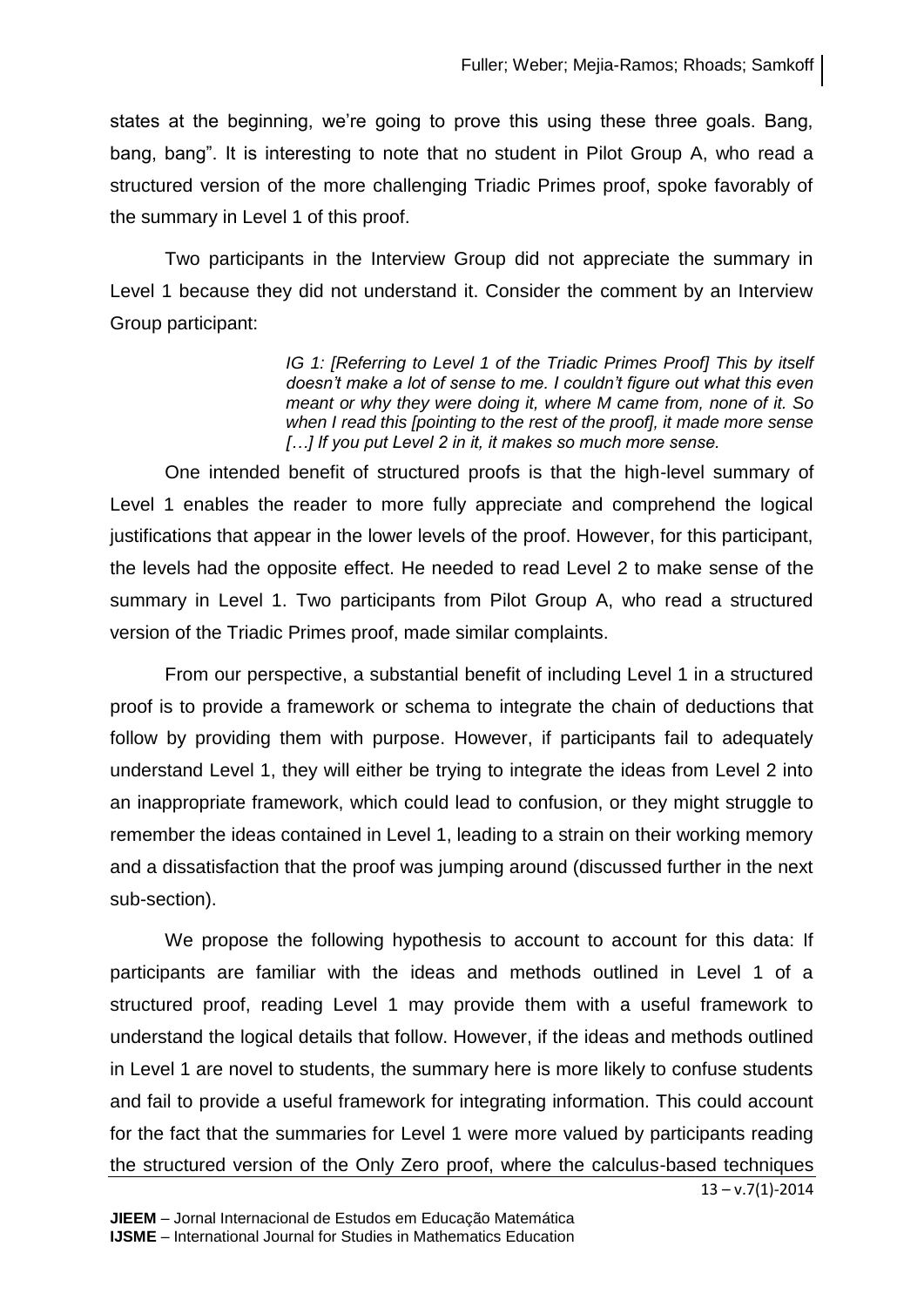were presumably familiar to students, than to those reading the structured version of the Triadic Primes proof, where the techniques were presumably less familiar to students. The following excerpt below provides evidence that the familiarity with the technique of the proof was key to understanding Level 1:

> *IG 2: [Structured proofs] were a disaster, to be blunt. That proof using Rolle's theorem and using derivatives and stuff. I took analysis so we did proofs like that for an entire semester. So when I was faced with that proof, I already knew where it was going, I had seen things like it before, it was very familiar to me. So even though the style of the proof wasn't exactly my cup of tea I was still able to absorb a lot of the information because I was familiar with saying ok you know we're using a derivative argument, we're using a Rolle's theorem argument and what not. But for this proof [the Triadic Primes Proof], like I said the only proof I've ever seen in that form was the proof that there were infinitely many primes and if you asked me to write that down right now, I probably wouldn't be able to, to be honest. Although I think it's very elegant, it's not a proof skeleton or a proof form that I use very often, so although I knew what the proof was getting at, I wasn't able to absorb it as well simply because it's not something I see very often.*

This participant argues that he was able to understand the structured proof of the Only Zero theorem in spite of the structured proof format because he had familiarity with the type of argumentation used in the proof. He lacked similar experience in number theory and consequently could not use the "proof skeleton" in Level 1 to "absorb" the details of the proof.

# *2. 3. 2. The reasoning behind the proofs*

Two participants from the Interview Group valued structured proofs because they made clear the reasoning behind the proofs. Both participants mentioned the "between levels" step in the Triadic Proof. For example:

> *IG 6: The between steps really kind of breaks down what the thought process is when defining that M. Like why we chose it, what we would normally choose, why that isn't a good one, and how we lead up to what that number is going to be.*

 $14 - v.7(1) - 2014$ Three participants from the Pilot Groups expressed a similar appreciation. However, we note that the "between levels" was not universally appreciated by all participants. One participant in the Interview Group was confused about why the "natural" choice for *M* that was *not* chosen in the Triadic Proof was natural, saying, "It's not really clear because he says, 'It is natural try  $M = 4p_1p_2...p_n + 1'$ . I don't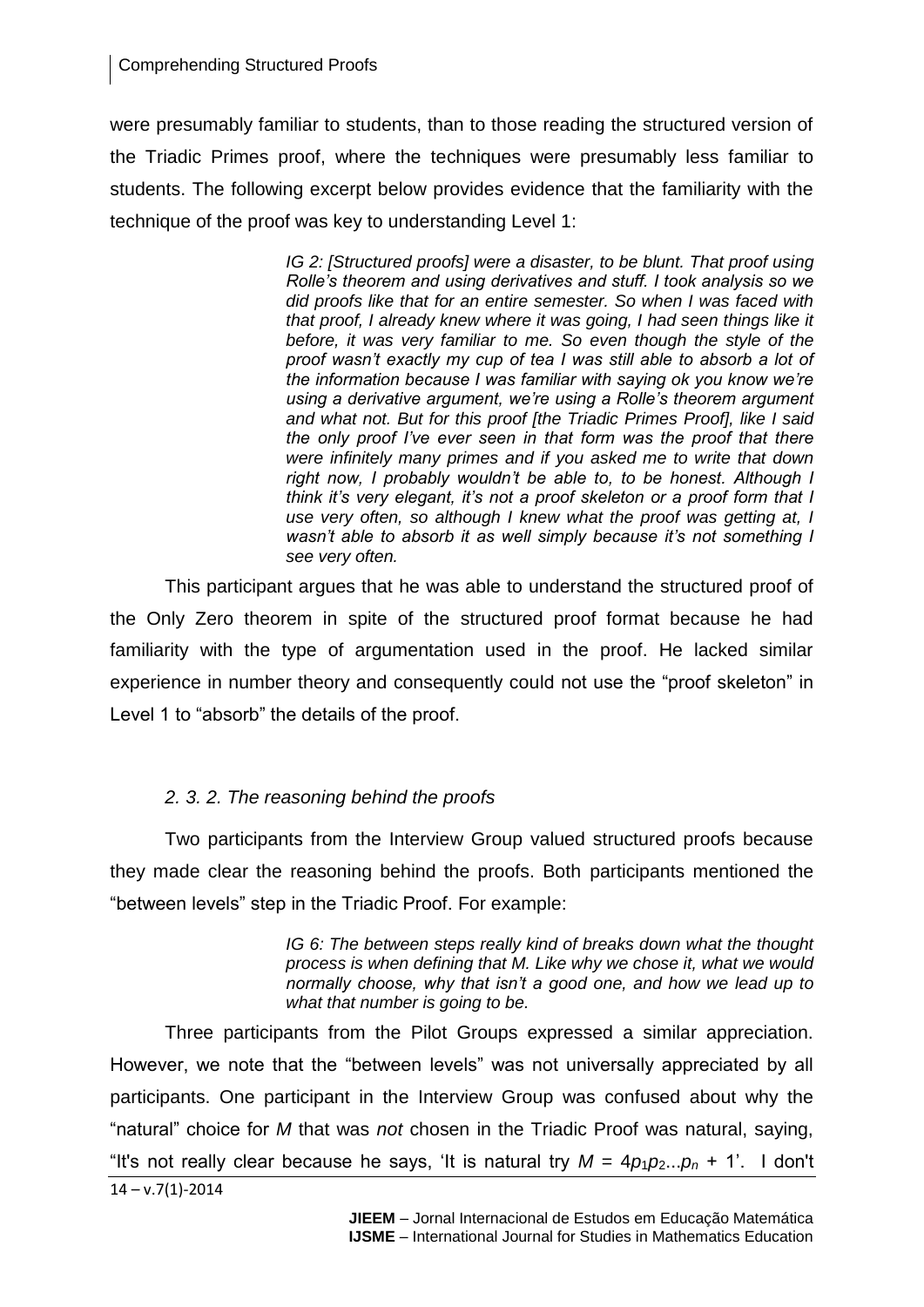understand why it's natural to choose that". Another participant from the Interview Group did not seem to appreciate the distinction between the motivation contained in the "between levels" and the justifications present in the lower levels of the proof, saying, "if you want to make levels, then why are you having this between levels thing? Can't you just put it in a level? Isn't that the whole point?" One participant from Pilot Group A made a similar criticism, claiming that the structured Triadic Primes proof "included things it just didn't need", citing the between levels because these make the argument "sound like a story, not a proof". This suggests that this participant (and perhaps others) do not view providing motivation for where the proof idea came from as appropriate to include in a proof, suggesting that these types of students may need to refine their epistemological beliefs about the purposes of proof if they are to appreciate this aspect of structured proofs.

## *2. 3. 3. Jumping around*

Five students in the Interview Group complained that the structured proofs "jumped around" too much. That is, that the proof was difficult to follow because ideas that were closely related in the proof appeared spatially far apart from one another:

## *Interviewer: What did you think of the format?*

*IG 1: I kind of like it because in a sense it's kind of how I would break down proofs sometimes. Because when I do a proof, if I think of something, I'll do a little scratch work over here and then more scratch work over here, and I had a sense that it was like that. But since there was just so much stuff and you had to keep going back and drawing arrows, that was the only confusing part […] Just because someone says something is true doesn't necessarily mean it's true, so I kind of want to show for myself that it's true, so that's what it did. But just because the stuff was all over the place and there was like in three places like we support the claim in 2c, but by the time I got down here I forgot what 2c was, so I had to keep going back and drawing. [This participant drew arrows between the assertions in Level 1 and the sub-proofs in Level 2].*

*IG 3: But if you were to read it like that, like I did the first time, you're jumping around everywhere. Because you're saying level two, but I don't really read level two because I see more text down here. So I figure let me read this first [the rest of level 1]. But then it gets very confusing. Because for example I read 2c, and I go back to 3a but then they're talking about the claim in 2b. But I don't remember the claim in 2b, so I have to go back and read 2b properly. But then I*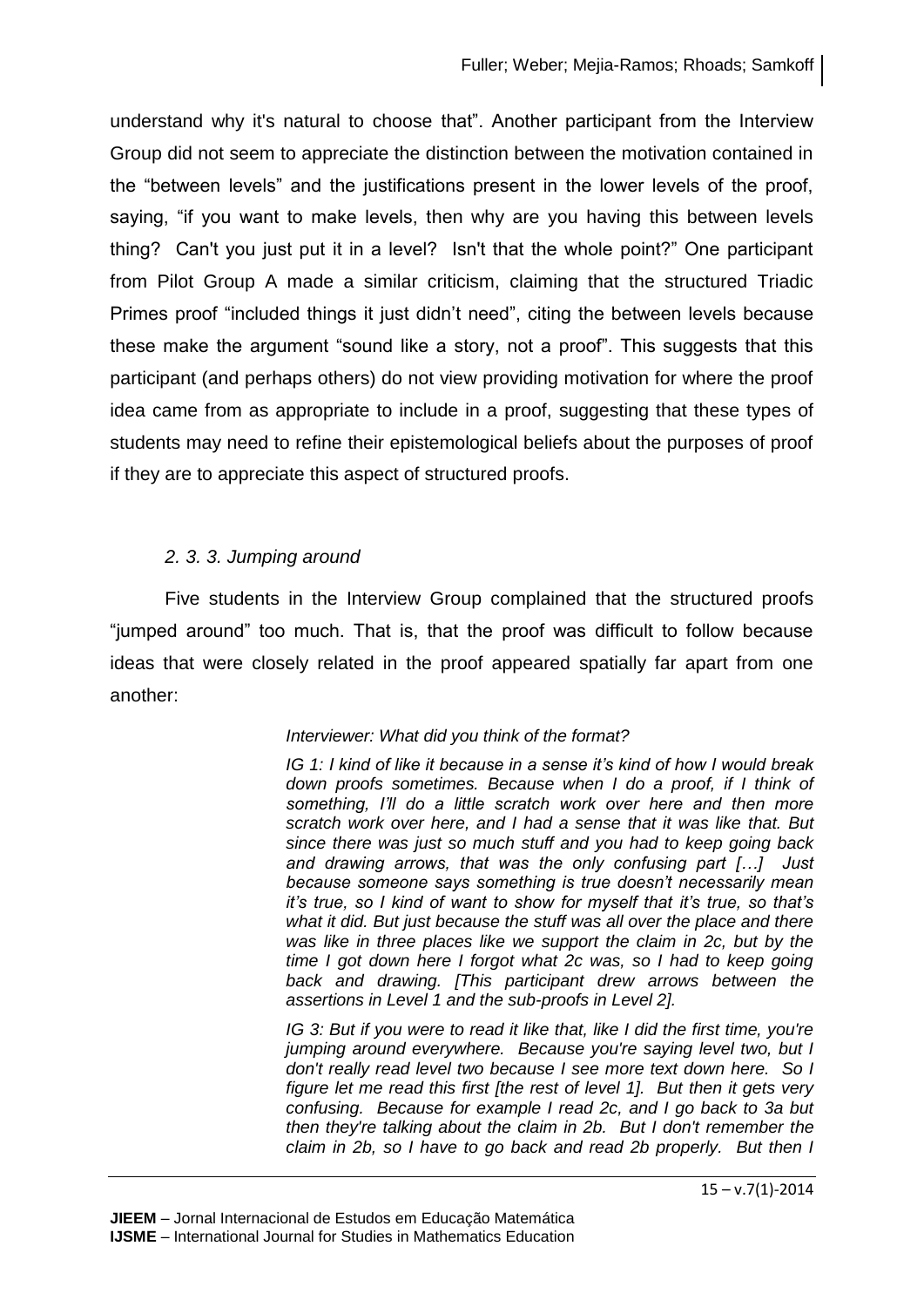*have to remember how does this relate to what the goals were? And go back here, and I'm going all over the place.*

The "jumping around" is a characteristic feature of structured proofs, but students' comments reveal a drawback of this feature—specifically, participants have to keep several different ideas in their heads as they read these proofs, which likely puts a strain on their working memories. Comments of this type were made by students in the Pilot Groups as well; nine of the 12 Pilot Group students complained that the structured proofs jumped around.

## **2. 4. Summary and discussion**

Three participants in the Interview Group appreciated the summary given in Level 1 of the structured proofs. However, our data suggest that these high-level summaries are most effective in cases where the participants are familiar with the proof techniques being employed. If the Level 1 summary presents ideas with which the students are not familiar, students might not gain insight from reading it. Indeed, some participants in our study indicated that they only understood Level 1 of the Triadic Proofs after reading Level 2 and Level 3.

Two participants in the Interview Group liked how structured proofs provided the motivation behind the proof, but some participants in this study did not value this, in some cases because they did not understand the motivation upon reading it and in one case because they thought such motivation did not belong in a proof. While structured proofs arguably have the potential to transform students' beliefs about the enterprise of proof (as suggested by Selden and Selden, 2008), students' preexisting beliefs about what proofs should contain may initially inhibit their comprehension of these proofs.

Most participants in the Interview Group, as well as both Pilot Groups, expressed frustration that structured proofs jumped around. It is not clear to us how structured proofs could be altered to address this issue, although perhaps this feature of the proof would be less prevalent in a lecture or after students gained experience reading structured proofs. In general, these findings should all be viewed tentatively given the small number of participants in the study and the fact that students had so little experience with reading structured proofs.

 $16 - v.7(1) - 2014$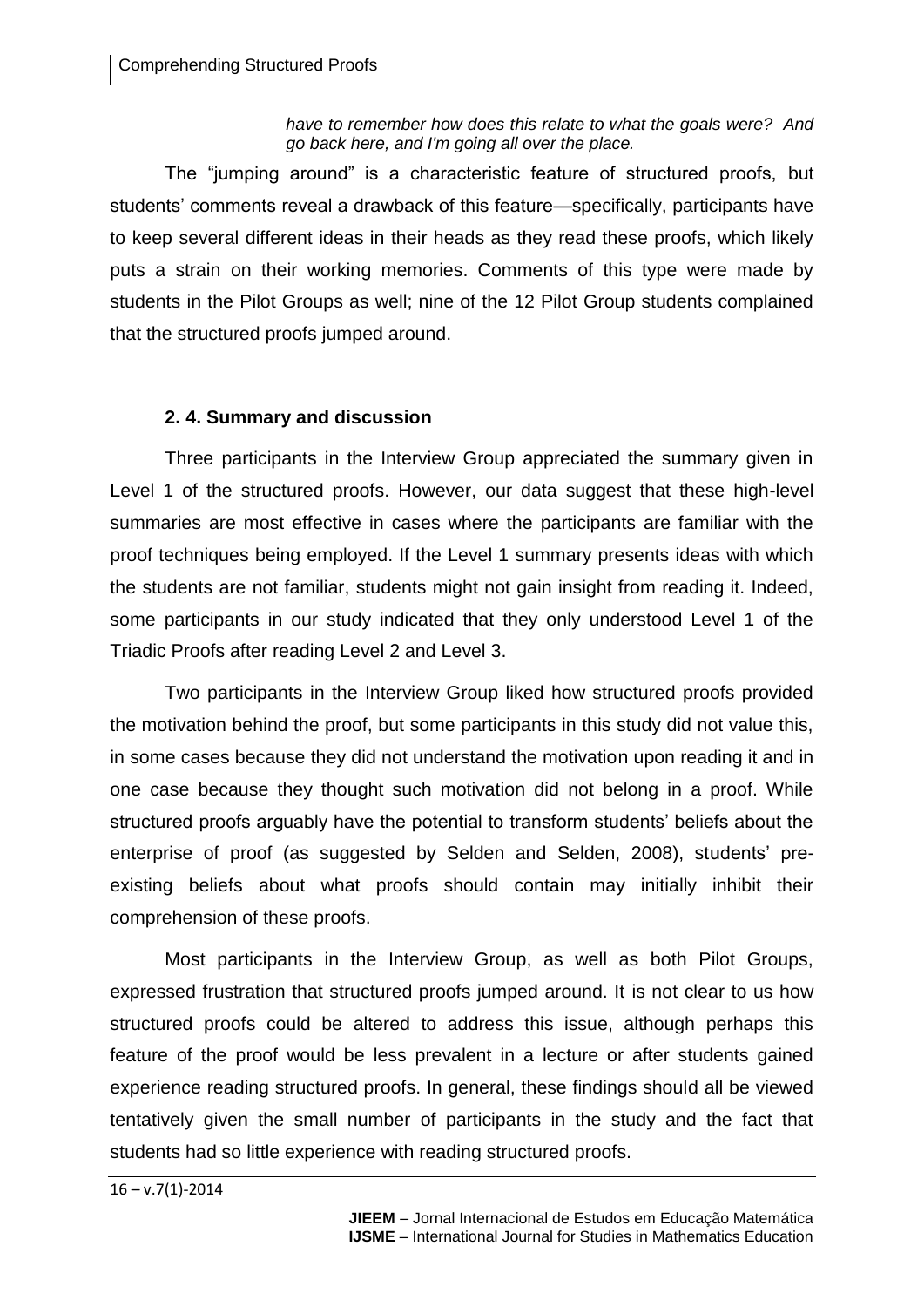# **3. STUDY 2: QUANTITATIVE INTERNET STUDY**

# **3. 1. Research methods**

To obtain a large sample size, we conducted the quantitative study with mathematics majors using an internet-based instrument. The validity of this type of method has been discussed extensively in the research methods literature, with the conclusion that internet-based research is as valid as laboratory research—provided that appropriate safeguards are taken (e.g. Gosling et al., 2004; Reips, 2000). To deal with the common validity threats for this type of study, we employed the methodology of Inglis and Mejia-Ramos (2009) and discarded participants who showed evidence of having participated in the experiment more than once (we controlled for multiple submissions by recording participants' IP addresses) or who revisited earlier pages in the study (we recorded the order in which each participant visited the pages in the experimental website).

*Participants.* We recruited 300 mathematics undergraduate students from 50 top-ranked mathematics departments in US universities. These students participated without payment and were recruited via an email from their departmental secretary. The email explained the purpose of the experiment and asked third and fourth year mathematics major/minor students to visit the experimental website if they wished to participate. Consequently, the student population for this study were advanced mathematics majors and minors from elite universities in the United States.

*Materials.* All materials used for this study are presented in the Appendix. For the internet study we used the two proofs employed in the qualitative interview study (i.e. the Only Zero proof and the Triadic Primes proof)<sup>8</sup>. We note that, in the qualitative study, we found evidence that the Only Zero proof contained routine methods for students while the methods in the Triadic Primes proof were novel for undergraduate mathematics majors. For each proof, we designed a proof comprehension test consisting of four (for the Triadic Primes proof) or five (for the Only Zero proof) items. These items were refinements of those used in the qualitative study.

l

 $8$  Minor modifications were added to these proofs to clarify difficulties in interpretation that participants from the qualitative study had that were unrelated to the format of the proof.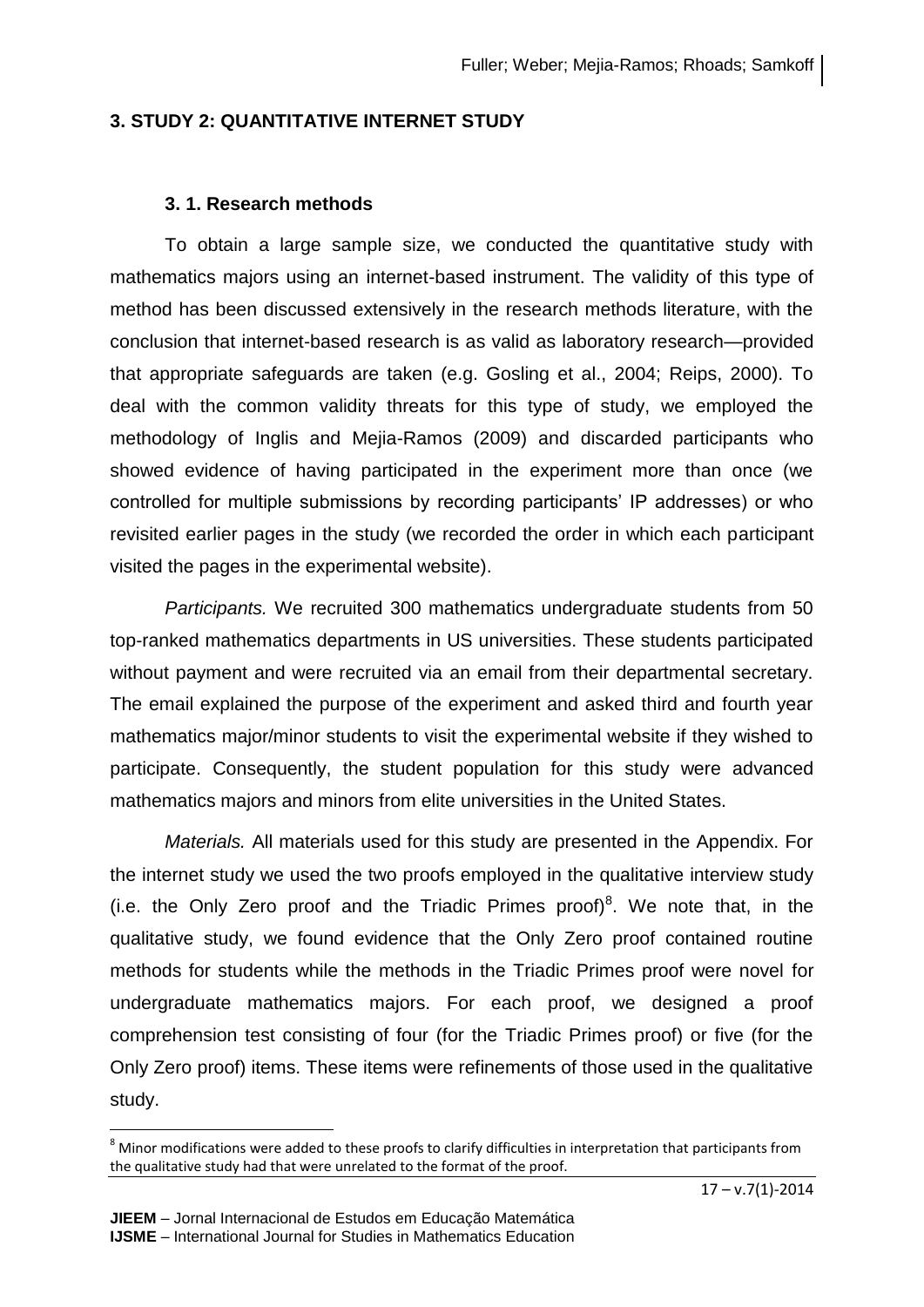### Comprehending Structured Proofs

*Procedure.* Depending upon their university, participants were either invited to read the Only Zero proof or the Triadic Primes proof. Once participants had loaded the experimental website, they were randomly assigned into one of three conditions: *L*, where participants were presented with the linear version of the proof; *S(no desc),* where participants were presented with the structured version of the proof, but with no description about the nature of structured proofs; and *S(w desc)*, where participants were presented with the structured proof after reading a description of the nature and purpose of structured proofs. These descriptions are the same as those used in the qualitative interview study and are provided in Appendix C.

After reading the proof, participants were asked, "How well do you feel you understand this proof?" A five-point Likert scale was used to record each participant's reported level of understanding. Next, participants answered the corresponding set of comprehension questions. Each question appeared on a new screen and the order in which they were displayed was randomized for each participant. Participants were asked not to hit the "Back" button to review the proof or change their answers to any of the questions, and informed that if they did their data would not be considered for analysis. Before analyzing the data, we removed any participant that revisited pages while completing the study. Upon completion of the test, participants in either of the two structured conditions were asked to use a three-point Likert scale to report the extent to which they liked the format in which the proof had been presented.

## **3. 2. Results**

## *3. 2. 1. Comprehension test*

Participants' performance in the comprehension tests is presented in Table 2. We note that we found no statistically significant differences between the performance on the items between the *S(no desc)* and *S(w desc)* conditions and, surprisingly, the *S(no desc)* did better than the *S(w desc)* conditions on all but one of the items. Consequently, for the purposes of comparing the efficacy of structured proofs, we collapsed the *S(no desc)* and *S(w desc)* groups into a single Structured group. We note that the lack of difference between *S(no desc)* and *S(w desc)* is inconsistent with the pilot data from Study 1, where we found students in the Pilot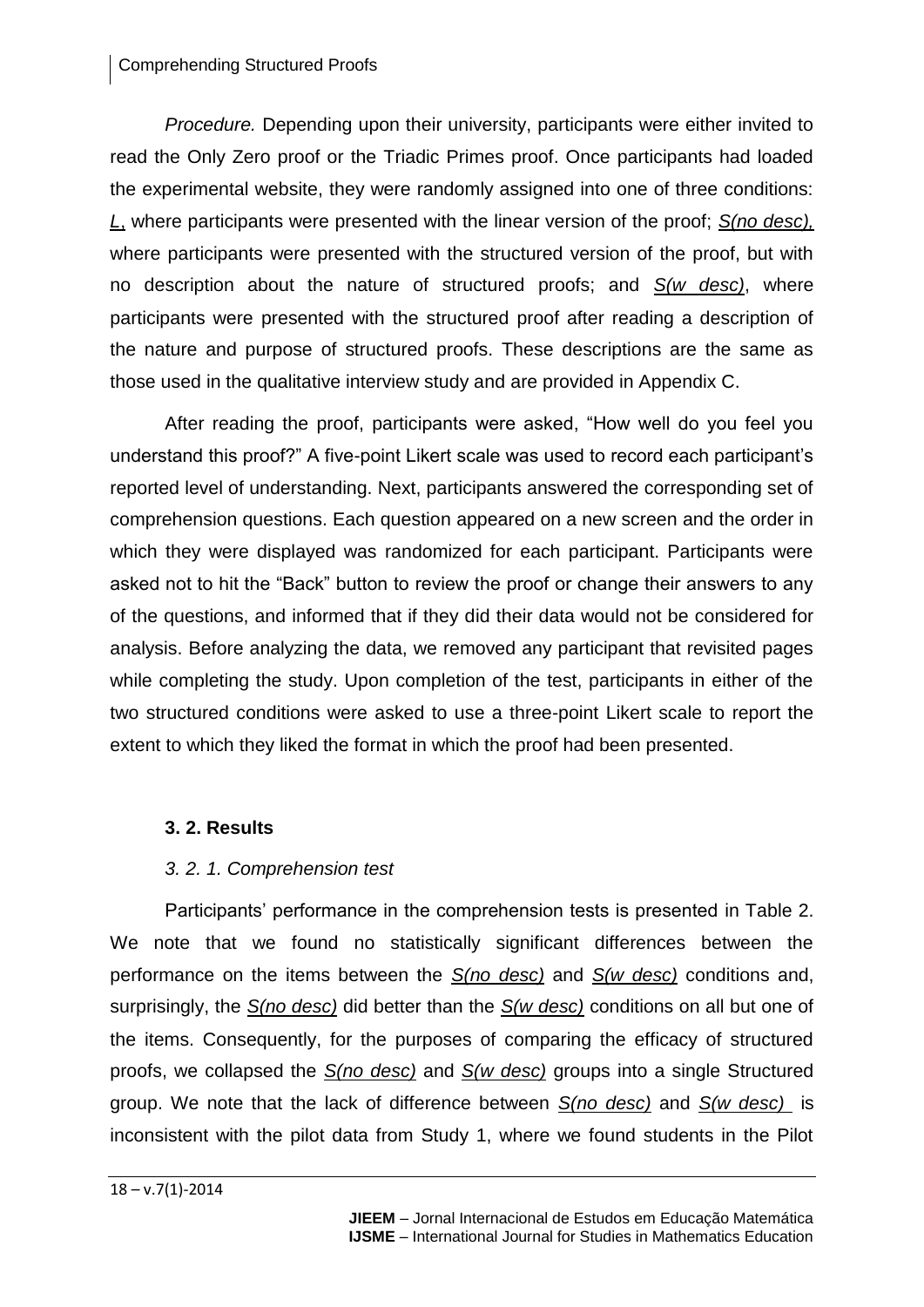Groups had difficulty understanding structured proofs because they were not given a description of them. It is possible that our assumption that this was a cause of difficulty for the Pilot Group was unfounded.

Table 2: Percentage of students from each group of the quantitative study who correctly answer each assessment item*.* 

#### *Only Zero proof*

|                             |         |          | Justification     | Justification | Application to |
|-----------------------------|---------|----------|-------------------|---------------|----------------|
| Condition                   | Summary | Transfer | <b>Ouestion 1</b> | Ouestion 2    | Diagram        |
| Lin $(N=67)$                | 63%     | 61%      | 85%               | 85%           | 69%            |
| $S(no$ Desc) $(N=69)$ 70%   |         | 54%      | 90%               | 87%           | 78%            |
| $S(w$ Desc) (N= 66) 83%     |         | 51%      | 86%               | 73%           | 77%            |
| <i>Triadic Primes proof</i> |         |          |                   |               |                |

| Condition                 | Summary | Transfer | Justification | Application to<br>Examples |
|---------------------------|---------|----------|---------------|----------------------------|
| $Lin(N=33)$               | 67%     | 45%      | 54%           | 91%                        |
| $S(no$ Desc) $(N=32)$ 72% |         | 44%      | 47%           | 65%                        |
| $S(w$ Desc) (N= 33) 75%   |         | 33%      | 33%           | 60%                        |

#### Collapsing across both structured conditions

*Only Zero proof*

l

|                      |                     |          | Justification | Justification       | Application to |
|----------------------|---------------------|----------|---------------|---------------------|----------------|
| Condition            | Summarv             | Transfer | Ouestion 1    | Ouestion 2          | Diagram        |
| Lin $(N=67)$         | $63\%$ *            | 61%      | 85%           | 85%                 | 69%            |
| Struct $(N=135)$     | $76\%$ <sup>*</sup> | 53%      | 88%           | 80%                 | 78%            |
| Triadic Primes proof |                     |          |               |                     |                |
|                      |                     |          |               | Application to      |                |
| Condition            | Summary             | Transfer | Justification | Examples            |                |
| $Lin (N=33)$         | 67%                 | 45%      | 54%           | $91\%$ <sup>*</sup> |                |
| Struct $(N=65)$      | 74%                 | 38%      | 40%           | $63\%$              |                |

\*- Indicates a statistically significant difference between groups with *p* < .05

The data indicate that the Structured Group performed better on the summary questions than the Linear Group did. For the Only Zero proof, the Structured group answered the summary question correctly 76% of the time as compared to 63% for the Linear group, a statistically significant difference ( $\chi$ (1, 200)=4.095, p=.043)<sup>9</sup>. For the Triadic Primes proof, the Structured group also did better on the summary question, although this difference (74% for the Structured group compared to 67% for the Linear group) was not statistically significant ( $\chi$  (1, 96)<1, p=.457). This data is consistent with the qualitative data from Study 1. Participants appeared to benefit from reading Level 1 of the structured Only Zero proof. However, participants showed

 $^9$  For all statistical tests, the null hypothesis is that there is no difference between how the Structured and Linear Groups would perform on that specific assessment item.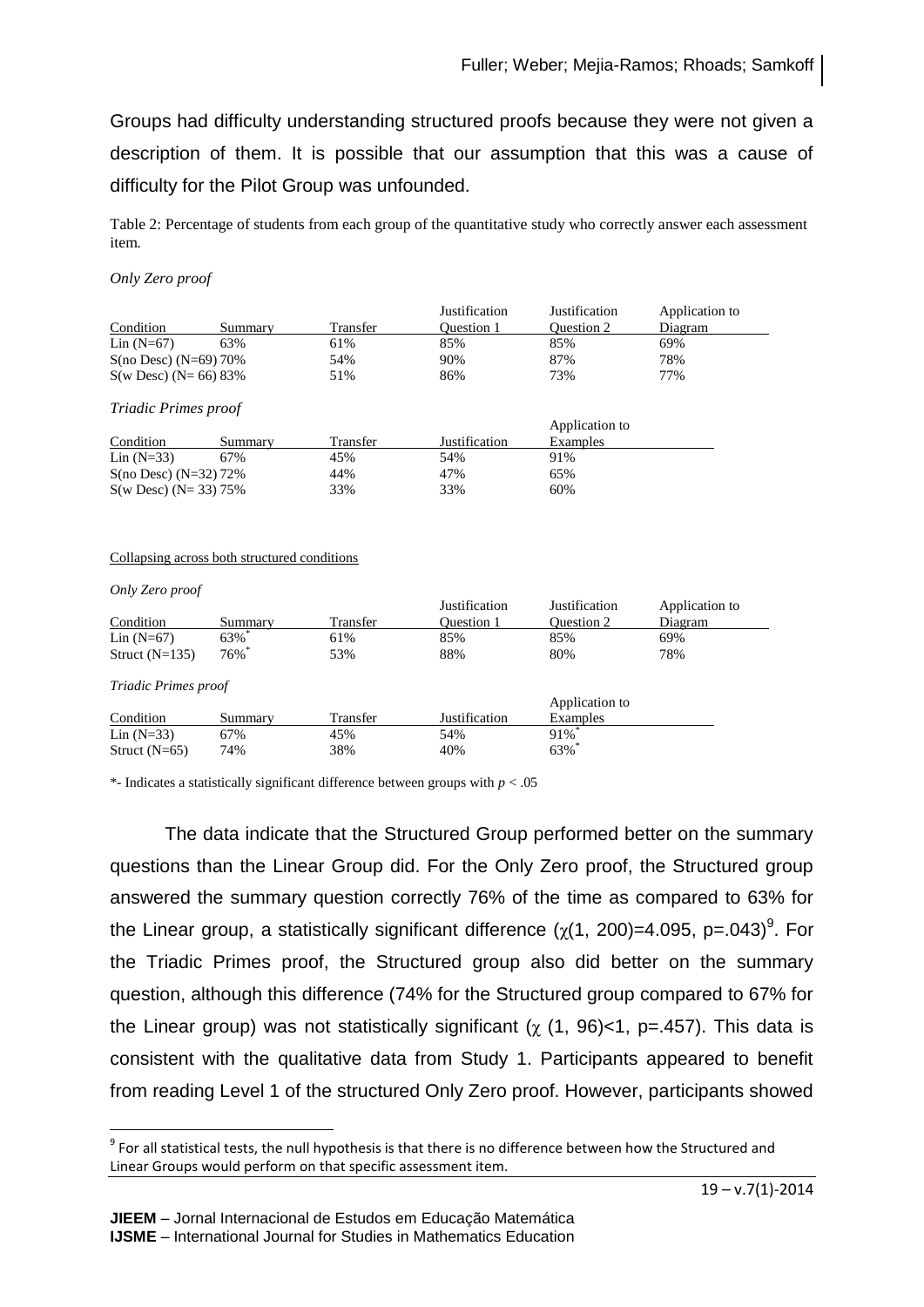a more modest benefit from reading Level 1 of the structured Triadic Primes proof. This is consistent with our hypothesis that students might gain understanding from reading a summary primarily when they are familiar with the ideas and techniques in this summary.

The Structured Group did not perform better than the Linear Group for the other assessment items. In fact, for five of these seven assessment items, the Linear Group outperformed the Structured Group, although these differences were generally not statistically significant. The Linear group had a higher percentage of students who answered the transfer questions correctly for both the Only Zero (61% vs 53%) and Triadic Primes (45% vs 38%) proofs. However, neither of these results were statistically significant ( $\chi$  (1, 200)=1.341, p=0.247,  $\chi$  (1, 96)<1, p=0.506). For the justification questions, we found effectively no difference between participants' performance for the Only Zero proof. Averaging across the two justification questions, the Linear and Structured groups performed essentially the same (85% and 84% correct, respectively). For the Triadic Primes proof, the Linear group performed somewhat better than the Structured group on the justification question (54% vs. 40%), but this difference was not statistically significant ( $\chi$  (1, 96)=1.872, p=0.173). Hence our results for these assessment items are inconclusive, but at least provide no evidence that structuring a proof improves students' comprehension in these regards.

On the Only Zero proof, the Structured group performed better than the Linear group in recognizing that the ideas in the argument would not be applicable to the function shown in the diagram (78% vs. 69%), although this difference was not statistically significant ( $\chi$  (1, 200)=1.974, p=.160). However, for the Triadic Primes proof, the Linear group did much better on the question applying the ideas of the proof to a specific example (91% vs. 63%; Fisher exact test, p=.034). It is plausible that this result is partly due to the fact that once *M* is chosen in the Triadic Primes proof, the linear version of the proof essentially offers a step-by-step prescription for reaching a contradiction with this *M*. For the structured proof, this information is dispersed throughout the proof and more emphasis is given to overarching methods and the motivation for choosing the *M*. Reading a linear proof may help students with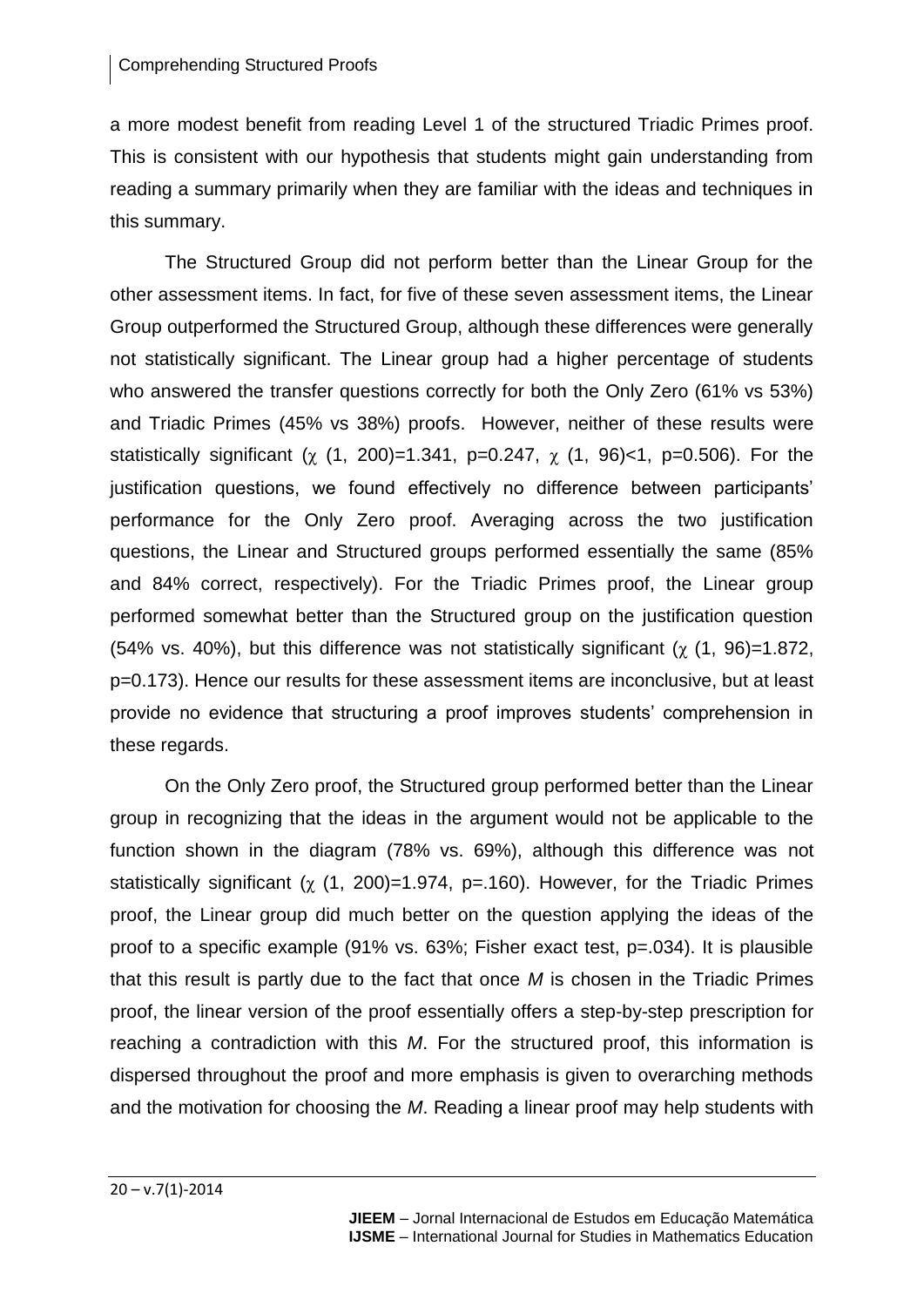these types of questions because the step-by-step procedure is made explicit. Of course, we would need to replicate this result with more proofs to test this conjecture.

# *3. 2. 2. Participants' subjective evaluation of structured proofs*

After completing the assessment items, participants who read a structured proof were asked if they had a favorable or unfavorable view of the proof format. Participants who did not receive the structured proof description tended to have an unfavorable opinion of the proofs (20 viewed the proof favorably, 37 unfavorably, 44 neutrally), while those who did receive the description viewed the proof more positively (33 favorably, 21 unfavorably, 45 neutrally).

Participants were also asked to rate how well they understood the proof on a scale of 1 through 5. Participants' self-reported levels of understanding were similar across groups. For the Only Zero proof, the Linear Group, Structured with Descriptions, and Structured without Descriptions, participants said they understood the proof fully (i.e., provided a rating of 5) 72%, 75%, and 74% of the time respectively. For the Triadic Primes proofs, these percentages were 52%, 52%, and 48%.

# **4. DISCUSSION**

## **4. 1. Implications for structured proofs**

As Schoenfeld (2000) cautioned, questions such as "are structured proofs a useful pedagogical technique?" are impossible to answer in a single study. Therefore, it is important to situate these results carefully and to avoid drawing inappropriate conclusions. The central result from Study 2 was that structured proofs helped students identify a high-level summary of the proof, but there was no evidence that they improved students' performance on assessment items related to justification, transfer, or applying the ideas of the proof to a specific example.

There are several essential caveats that must be kept in mind when interpreting this result. First, we assessed specific aspects of proof comprehension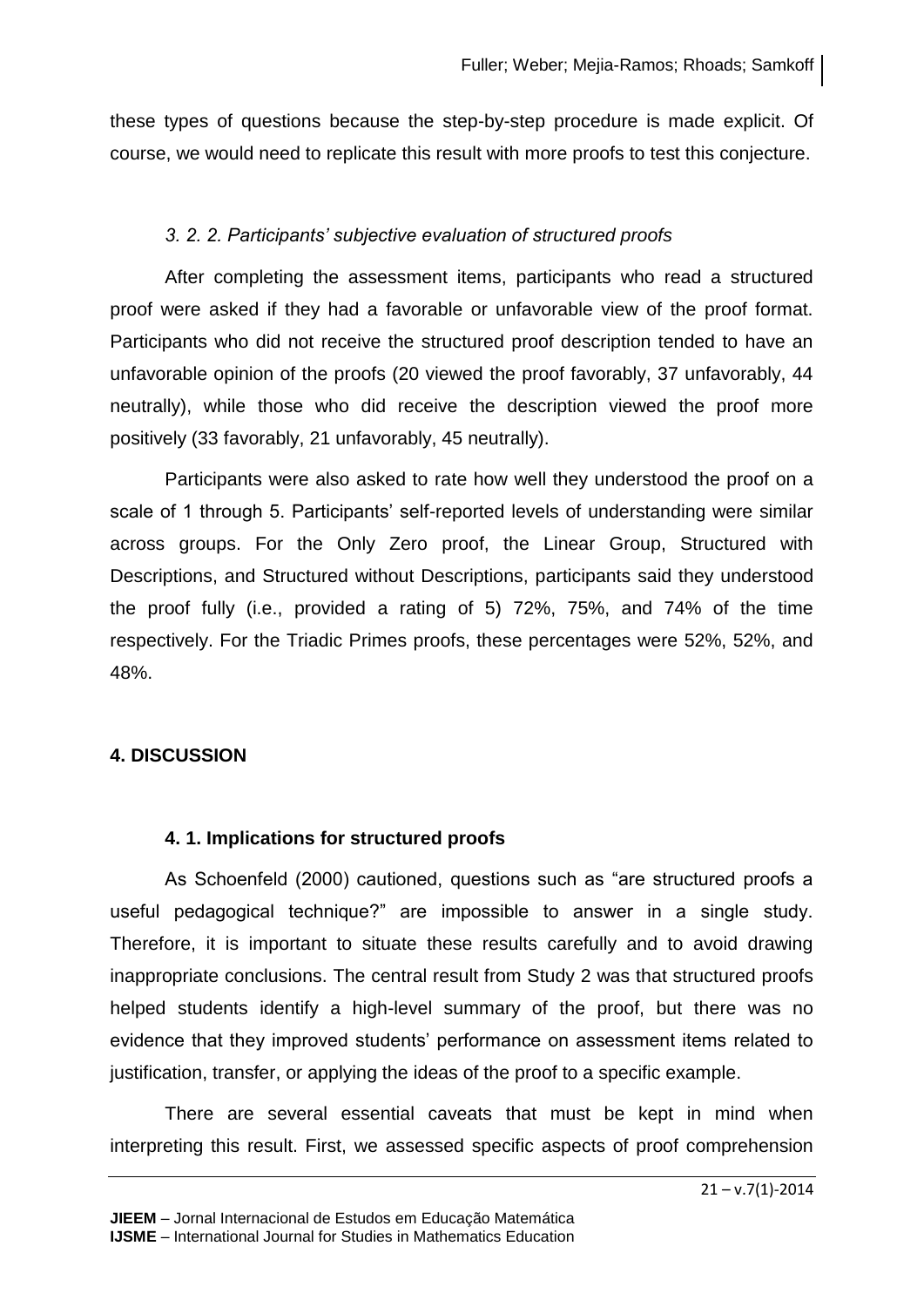### Comprehending Structured Proofs

after students read a proof in a short period of time. There are numerous ways we could have changed the design of our studies; for instance, we could have presented the structured proofs in lectures instead of written text, or we could have assessed students' appreciation of proof or their abilities to write proofs rather than their comprehension of proofs. We could also have looked at using linear and structured proofs in conjunction. Had we made any of these changes, the outcome for structured proofs may have been more favorable. Second, our study looked for *immediate and short-term learning gains* for structured proofs. This is perhaps not a realistic expectation since undergraduates have extensive experience with reading linear proofs but essentially no experience with reading structured proofs. It is possible that the benefits of structured proofs would be more apparent if students had more experience with proofs in this format or training on how these proofs should be read and constructed. Third, we did not differentiate between different types of advanced mathematics majors for the purposes of this study. It is possible that structured proofs may have been beneficial for particular groups of students (e.g., new math majors who have not grown accustomed to linear proofs). This would be an interesting topic for future research.

These findings do suggest that simply changing the format of proof from the traditional linear proofs to structured proofs is not likely to substantially improve students' comprehension of these proofs, at least not in the short term. We believe this has two implications. First, if students are to benefit from structured proofs, they will probably require different pedagogical and mathematical experiences than the relatively shallow description of structured proofs that we provided students in this study. In hindsight, this perhaps is obvious. However, we note that Leron's (1983) article and the many articles endorsing structured proofs (e.g., Mamona-Downs & Downs, 2002; Selden & Selden, 2008) simply recommend the use of structured proofs as a way to improve instruction, but do not suggest specific instructional interventions that mathematics professors might use for structured proofs to be effective. The data for Study 1 suggests several such measures. One finding from Study 1 is that participants appreciated structured proofs more when they were familiar with the overarching method of the proof, as this allowed Level 1 of the proof to be accessible and serve as an organizing guide. This finding suggests that the potential benefit of structured proofs depends not only on the student or on the

 $22 - v.7(1) - 2014$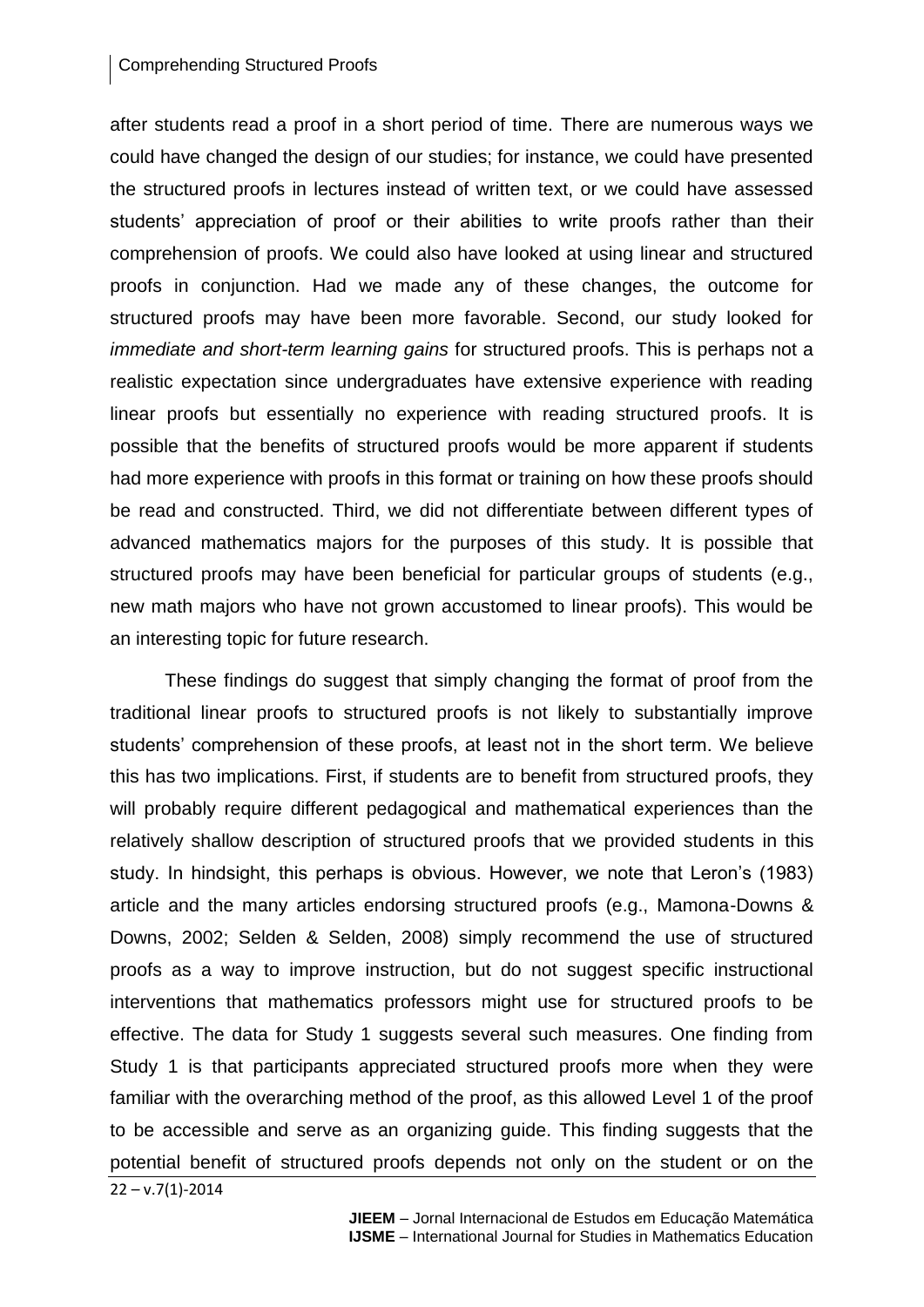content of the proof, but on the relationship between the two. Therefore we recommend that professors take care when presenting a summary of a proof (i.e. Level 1 of a structured proof), especially when the ideas in this summary are less familiar to students. When introducing novel and difficult methods, it perhaps would be better to first present these proofs linearly and only afterwards summarize the new methods. Second, it might be worthwhile for professors to discuss the epistemological role of proof with students in their lectures: proofs are not only meant to give conviction, but also to provide explanation, insight, and ways of reasoning. Doing so might help students better appreciate how the summary and between-levels sections of structured proofs illustrate and motivate the ideas of the proof.

These results also underscore the lack of empirical evidence supporting the claim that structured proofs actually improve students' comprehension, or benefit students in any other discernable way. We emphasize that our results certainly do *not* imply that structured proofs cannot be beneficial; indeed, perhaps assessing students' proof comprehension of a structured proof with such limited experience with the format is an unfair test. However, the central results from Study 1 suggest that structured proofs may have some inherent weaknesses for student comprehension: primarily, students perceive these proofs as "jumping around", making it difficult to follow the sub-arguments. Therefore, we would recommend that the field not take it as *a priori* that structured proofs improve comprehension (as some, such as Melis, 1994, have done). Further, other studies have found that other promising alternative proof formats had a negative effect on student learning (e.g., Roy et al, 2009). It might be the case that students' difficulties are not due to the presentation format, but rather, as Hanna (1990) suggests, to the content of the proof. In this case, proofs that employ explanatory arguments might be more comprehensible to students. Hence we recommend more research on the effectiveness of structured proofs before as advancing it as an effective pedagogical suggestion.

### **4. 2. Research on alternative proof formats**

This research study failed to verify the effectiveness of a popular pedagogical suggestion in mathematics education. Consequently, we are not surprised that some view these findings as provocative. This article should not be read as a critique of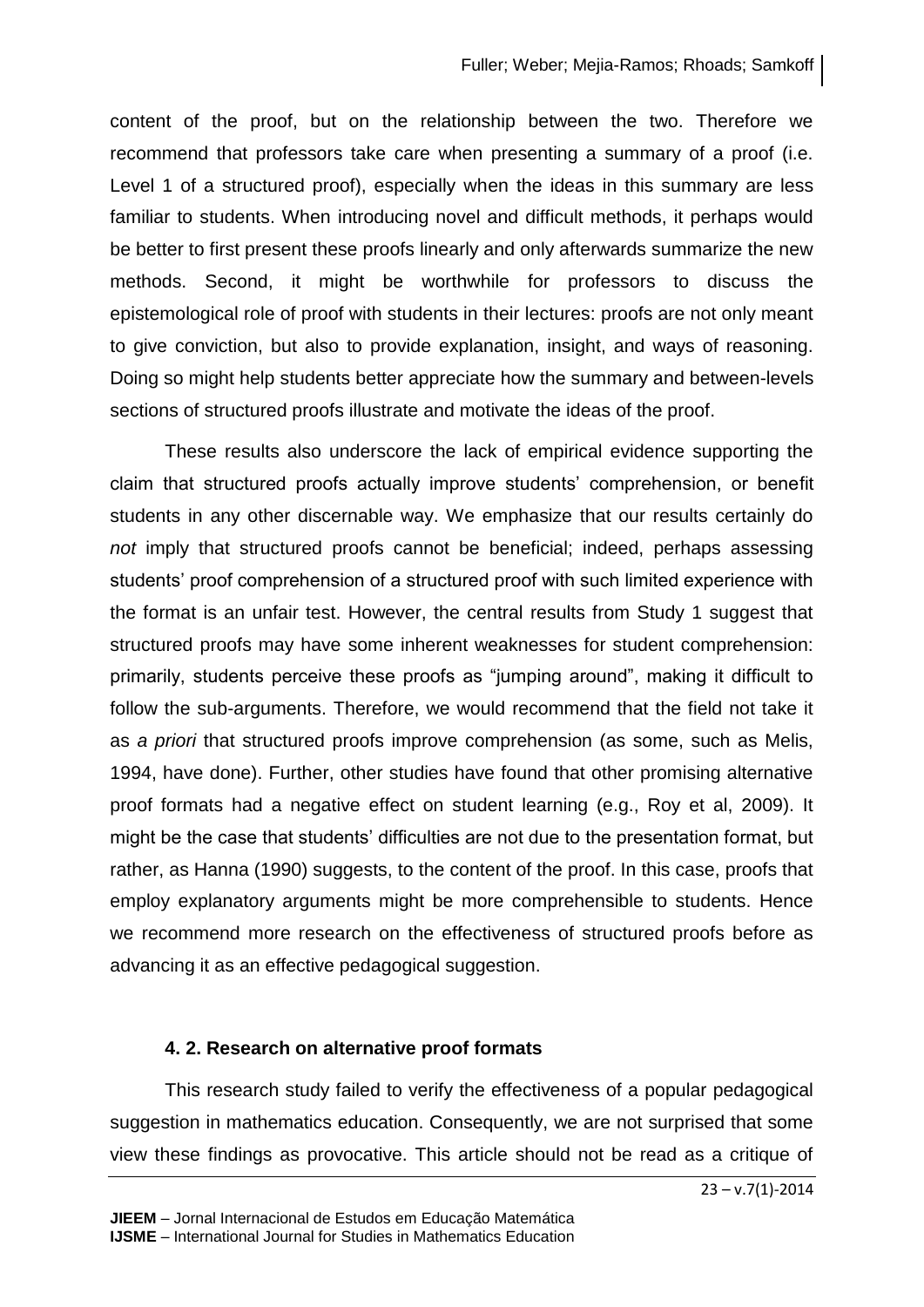### Comprehending Structured Proofs

Leron's (1983) original contribution, which made no research claims and successfully opened a conversation about proof presentation in mathematics teaching. Rather, it should be viewed as an initial attempt to address the questions of when and in what ways structured proofs might benefit students.

We note that our presentations of these findings have generated a wide range of reactions from the mathematics education community. We believe that this is because the claim "structured proofs improve student learning in advanced mathematics" is not a simple assertion, but actually a wide range of claims. Mathematics educators have very different interpretations of what this claim means, including how structured proofs are used in the classroom and the goals of presenting proofs to students (e.g., proof comprehension vs. ability to construct proofs). As noted in the introduction, assessments for proof comprehension and research on proof alternatives are beginning to emerge (e.g., Malek & Movshovitz-Hadar, 2011; Mejia-Ramos et al, 2012; Roy et al, 2009). An important first step to building a systematic research base in this area is clarifying exactly what it means for an alternative proof format to be effective. With this clarification, comparisons between alternative proof formats and traditional proofs, as well as comparisons between different alternative proof formats, can yield a research base that is both cumulative and generalizable.

## **REFERENCES**

- Alcock, L. (2009). e-Proofs: Students experience of online resources to aid understanding of mathematical proofs. In *Proceedings of the 12th Conference for Research in Undergraduate Mathematics Education*. Available for download at: [http://sigmaa.maa.org/rume/crume2009/proceedings.html.](http://sigmaa.maa.org/rume/crume2009/proceedings.html) Last downloaded April 10, 2010.
- Alcock, L. (2010). Interactions between teaching and research: Developing pedagogical content knowledge for real analysis. In R. Leikin & R. Zazkis (Eds.), *Learning through teaching mathematics* (pp. 227-245). Springer: Dordrecht.
- Alcock, L. & Inglis, M. (2010). Visual considerations in the presentation of mathematical proofs. *Seminar.net- International Journal of Media, Technology, and Lifelong Learning*, *6*, 43-59.
- Alibert, D. and Thomas, M. (1991). Research on mathematical proof. In D. Tall (Ed.), *Advanced Mathematical Thinking* (pp. 215-230). Kluwer: The Netherlands.
- Anderson, J., Boyle, C., & Yost, G. (1986). The geometry tutor. *Journal of Mathematical Behavior*, *5*, 5-20.

 $24 - v.7(1) - 2014$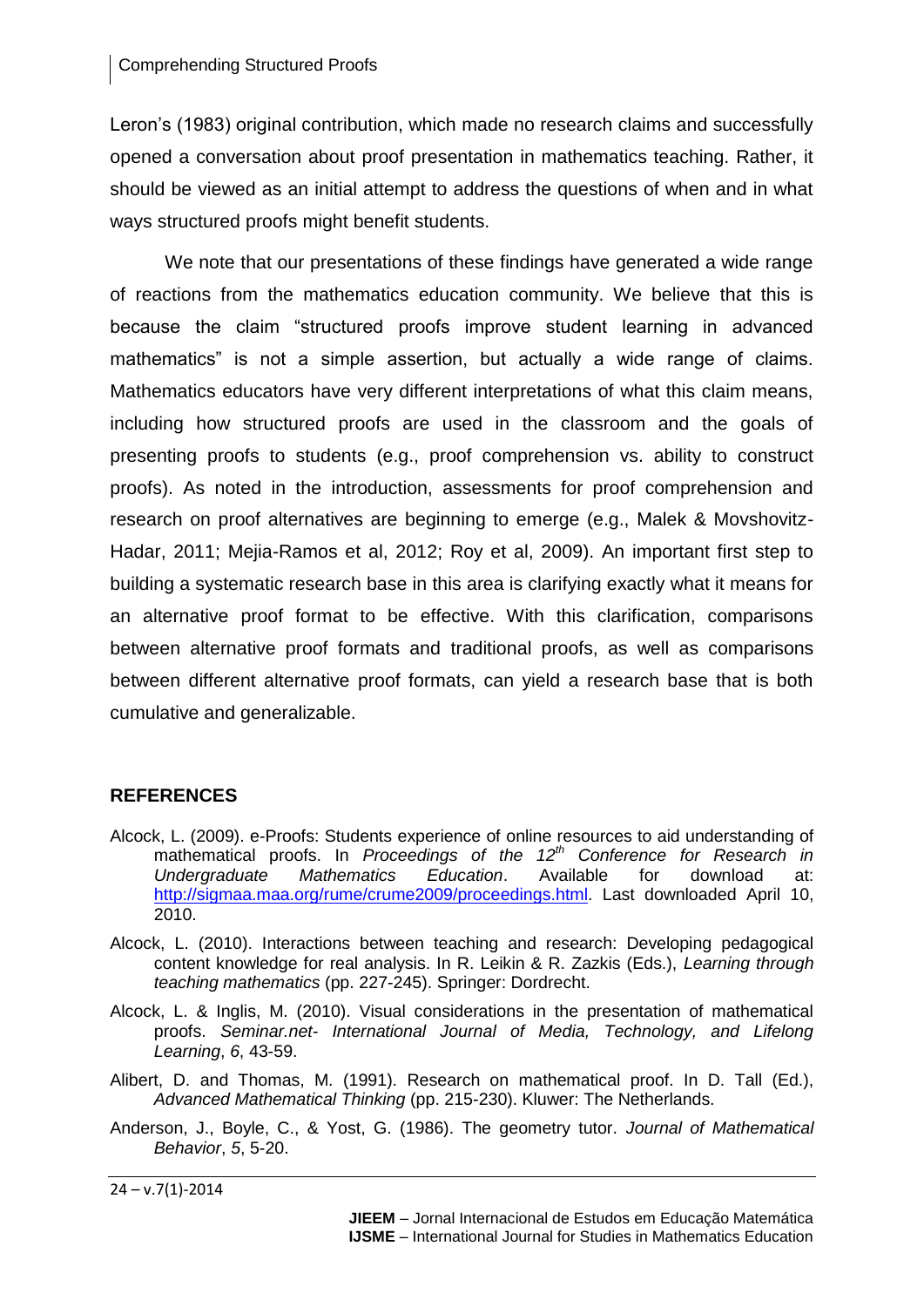- CadwalladerOlsker, T. (2011). What do we mean by mathematical proof? *Journal of Humanistic Mathematics*, *1*, 33-60.
- Davis, P. J. and Hersh, R. (1981). *The mathematical experience*. New York: Viking Penguin Inc.
- Dreyfus, T. (1991). Advanced mathematical thinking processes. In D. Tall (Ed.), *Advanced Mathematical Thinking* (pp. 25-41). Dordrecht: Kluwer.
- Duval, R. (2006). A cognitive analysis of problems of comprehension in a learning of mathematics. *Educational Studies in Mathematics, 61*, 103–131
- Fuller, E., Mejia-Ramos, J.P., Weber, K., Samkoff, A., Rhoads, K., Doongaji, D., & Lew, K. (2011). In S. Brown, S. Larsen, K. Marrongelle, & M. Oerterman (Eds.)Comprehending Leron's structured proofs. In *Proceedings of the 14th Conference for Research in Undergraduate Mathematics Education*, 1, 84-102. Portland, OR.
- Gosling, S.D., Vazire, S., Srivastava, S., & John, O.P. (2004). Should we trust web-based studies? A comparative analysis of six studies about internet questionnaires. *American Psychologist*, *59*, 93-104.
- Griffiths, P.A. (2000). Mathematics at the turn of the millennium. *American Mathematical Monthly*, *107*, 1-14.
- Hanna, G. (1990). Some pedagogical aspects of proof. *Interchange*, *21*(1), 6-13.
- Harel, G. (1998). Two dual assertions: The first on learning and the second on teaching (or vice versa). *American Mathematical Monthly*, *105*, 497-507.
- Harel, G. & Sowder L. (1998). Students' proof schemes: Results from exploratory studies. In A. Schoenfeld, J. Kaput, and E. Dubinsky (Eds.), *Research in Collegiate Mathematics Education III* (pp. 234-283). Providence, RI: American Mathematical Society.
- Hersh, R. (1993). Proving is convincing and explaining. *Educational Studies in Mathematics*, *24*(4), 389-399.
- Inglis, M. & Mejia-Ramos, J.P. (2009). The effect of authority on the persuasiveness of mathematical arguments. *Cognition and Instruction*, *27*, 25-50.
- Kline, M. (1973). *Why Johnny can't add: The failure of the New Mathematics*. St. Martin's Press: New York.
- Leron, U. (1983). Structuring mathematical proofs. *American Mathematical Monthly*, *90*(3), 174-184.
- Leron, U., & Dubinsky, E. (1995). An abstract algebra story. *American Mathematical Monthly*, *102*, 227-242.
- Malek, A. & Movshovitz-Hadar, N. (2011). The effect of using Transparent Pseudo-Proofs in linear algebra. *Research in Mathematics Education*, *13*, 33-58.
- Mamona-Downs, J., & Downs, M. (2002). Advanced mathematical thinking with a special reference to mathematical structure. In L. English (Ed.), *Handbook of international research in mathematics education* (pp. 165-196). Lawrence Erlbaum Associates: Mahwah, NJ.
- Mejia-Ramos, J. P., Fuller, E., Weber, K., Rhoads, K., & Samkoff, A. (2012). An assessment model for proof comprehension in undergraduate mathematics. *Educational Studies in Mathematics, 79*(1), 3-18.
- Mejia-Ramos, J.P. & Weber, K. (2014). Why and how mathematicians read proofs: Further evidence from a survey study. *Educational Studies in Mathematics*, 85, 161-173.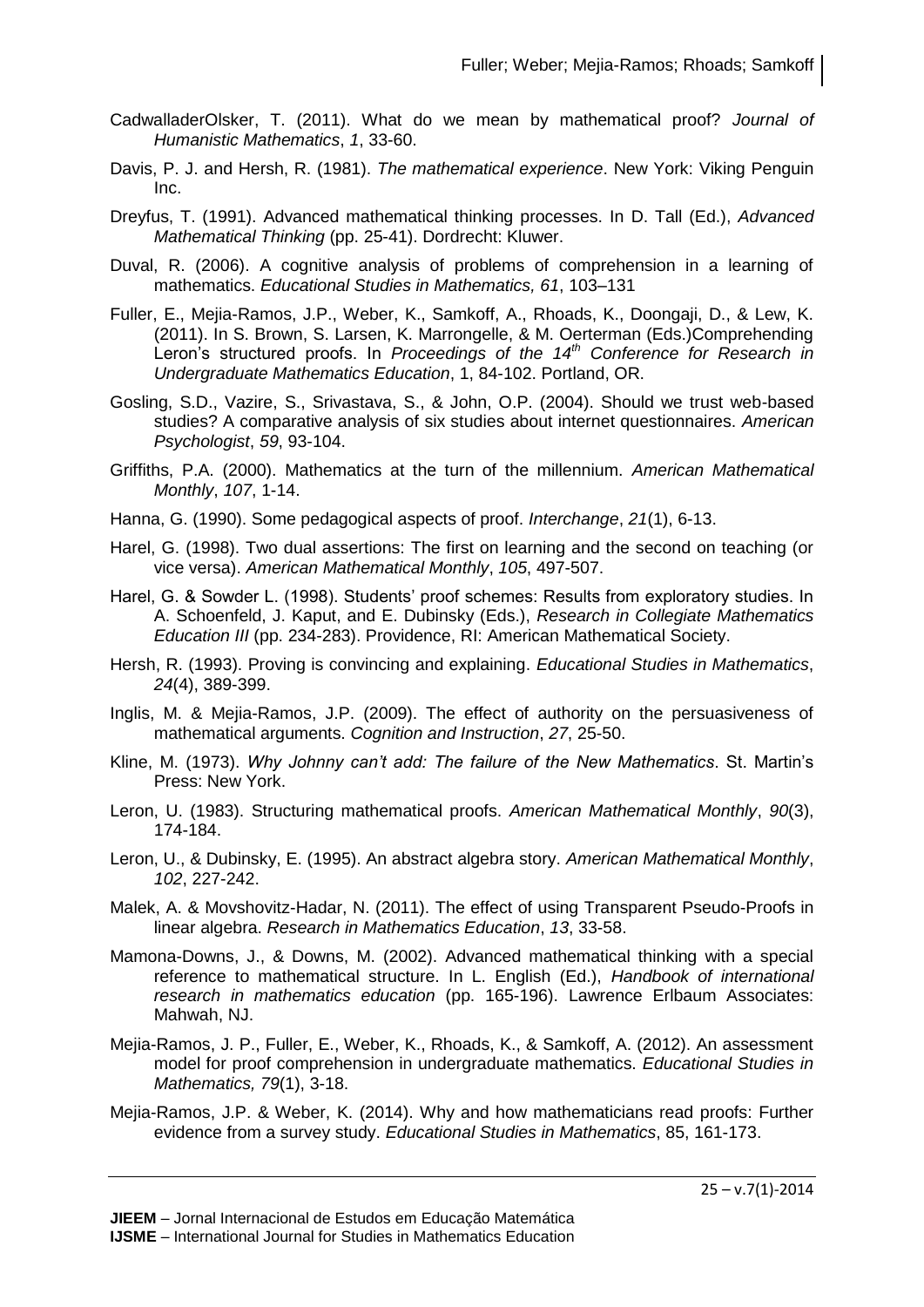- Melis, E. (1994). How mathematicians prove theorems. In *Proceedings of the 16th Annual Cognitive Science Conference*. Atlanta, GA.
- Mills, M. (2011). Mathematicians' pedagogical thoughts and practices in proof presentation. Presentation at the *14th Conference for Research in Undergraduate Mathematics*  **Education. Conserverse Education Education html html Abstract downloaded from:** http://sigmaa.maa.org/rume/crume2011/Preliminary\_Reports.html
- Movshovitz-Hadar, N. (1988). Stimulating presentation of theorems followed by responsive proofs. *For the Learning of Mathematics*, *8*(2), 12-19.
- Porteous, K. (1986). Children's appreciation of the significance of proof. *Proceedings of the Tenth International Conference of the Psychology of Mathematics Education* (pp. 392- 397). London, England.
- Reips, U.-D. (2000). The web experiment method: Advantages, disadvantages, and solutions. In M. H. Birnbaum (Ed.), *Psychological experiments on the internet* (pp. 89– 117). San Diego: Academic Press.
- Rowland, T. (2001). Generic proofs in number theory. In S. Campbell and R. Zazkis (Eds.), *Learning and teaching number theory: Research in cognition and instruction*. (pp. 157- 184). Westport, CT: Ablex Publishing.
- Roy, S., Alcock, L., & Inglis, M. (2010). Supporting proof comprehension: A comparison study of three forms of comprehension. In *Proceedings of the 13th Conference for Research in Undergraduate Mathematics Education*. Available for download from: <http://sigmaa.maa.org/rume/crume2010/Abstracts2010.htm>
- Schoenfeld, A. (1994). What do we know about mathematics curricula? *Journal of Mathematical Behavior*, 13, 55-80.
- Schoenfeld, A. (2000). Purposes and methods of research in mathematics education. *Notices of the AMS*, *47,* 641-649.
- Selden A. & Selden J. (2003) Validations of proofs considered as texts: Can undergraduates tell whether an argument proves a theorem? *Journal for research in mathematics education, 34*(1) 4-36.
- Selden, A. & Selden, J. (2008). Overcoming students' difficulties with learning to understand and construct proofs. In M. P. Carlson and C. Rasmussen (Eds.) *Making the Connection: Research and Teaching in Undergraduate Mathematics Education,* MAA Notes: Washington, D.C.
- Selden, J. & Selden, A. (1995). Unpacking the logic of mathematical statements. *Educational Studies in Mathematics*, *29(2)*, 123-151.
- Thurston, W.P. (1994). On proof and progress in mathematics, *Bulletin of the American Mathematical Society*, *30*, 161-177.
- Weber, K. (2004). Traditional instruction in advanced mathematics classrooms: A case study of one professor's lectures and proofs in an introductory real analysis course. *Journal of Mathematical Behavior*, *23*, 115-133.
- Weber, K. (2010). Mathematicians' perceptions of conviction, validity, and proof. *Mathematical Thinking and Learning*, 12, 306-336.
- Weber, K., & Mejia-Ramos, J. P. (2011). Why and how mathematicians read proofs: An exploratory study. *Educational Studies in Mathematics, 76*, 329-344.
- Weber, K. & Mejia-Ramos, J.P. (2014). Mathematics majors' beliefs about proof reading. *International Journal of Mathematics Education in Science and Technology*, 45, 89- 103.

 $26 - v.7(1) - 2014$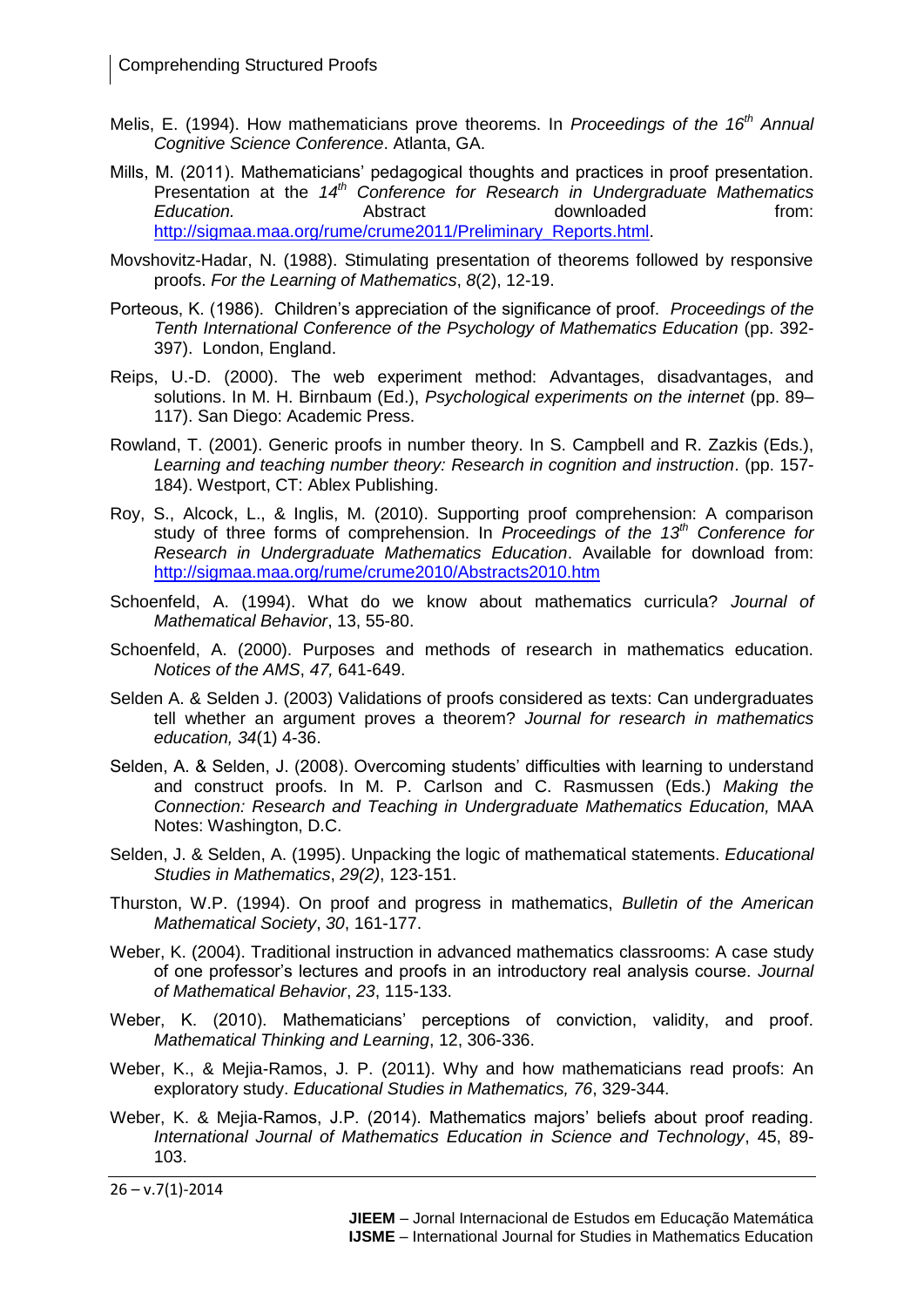Submetido: Março 2014 Aceito: Maio 2014

Appendix A: Triadic Primes proof and questions (final version from quantitative internet study)

We define a number as *monadic* if it can be represented as  $4j + 1$  for some integer *j*, and *triadic* if it can be represented as  $4k + 3$  for some integer *k*. A triadic (monadic) prime refers to a number that is both triadic (monadic) and prime. Note that every odd prime is either a monadic prime or a triadic prime.

**Claim.** There exist infinitely many triadic primes.

*Linear Proof:*

- 1. Consider a product of two monadic numbers: which is again monadic.  $(4 j + 1)(4k + 1) = 4 j[4k + 4 j + 4k + 1] = 4(4 jk + j + k) + 1,$
- 2. Similarly, the product of any number of monadic numbers is monadic.
- 3. Now, assume the theorem is false, so there are only finitely many triadic primes, say  $p_1, p_2, ..., p_n$ .
- 4. Let  $M = 4p_2 \cdots p_n + 3$ , where  $p_1 = 3$ .
- 5.  $p_2, p_3, \ldots, p_n$  do not divide *M* as they leave a remainder of 3, and 3 does not divide *M* as it does not divide  $4p_2 \cdots p_n$ .
- 6. We conclude that no triadic prime divides *M*.
- 7. Also, 2 does not divide *M* since *M* is odd.
- 8. Thus all of *M*'s prime factors are monadic, hence *M* itself must be monadic.
- 9. But *M* is clearly triadic, a contradiction.

*Structured Proof:*

**Level 1.** Suppose the theorem is false and let  $p_1, p_2, ..., p_n$  be all the triadic primes. We construct (in Level 2) a number *M* having the following properties:

- (a) *M* as well as all its factors are different from  $p_1, p_2, ..., p_n$ ;
- (b) *M* has a triadic prime factor.

These two properties clearly produce a contradiction, as we get a triadic prime which is not one of

 $p_1, p_2, \ldots, p_n$ . Thus, the theorem is proved.

**Between Levels:** How shall we define *M*? It is natural to try  $M = 4p_1p_2 \cdots p_n + 1$ , which meets requirement (a) but not (b). In fact, since *M* itself may turn out to be prime, it must be triadic to meet requirement (b). A natural second guess is  $M = 4p_1p_2 \cdots p_n + 3$ . However, since  $p_1 = 3$ , *M* is divisible by 3, in violation of (a). This 'bug' is easy to fix: simply eliminate 3 (i.e.  $p_1$ ) from the product in our definition of *M*.

**Level 2.** Let  $M = 4p_2 \cdots p_n + 3$ . M is clearly triadic. We show that M satisfies the two requirements from Level 1.

**Level 2a.** Requirement (a) means that no  $p_i$  should divide *M*. Indeed,  $p_2, p_3, \ldots, p_n$  do not divide *M* as they leave a remainder of 3, and 3 does not divide *M* as it does not divide  $4p_2 \cdots p_n$ .

**Level 2b.** As for requirement (b), suppose on the contrary that all of *M*'s prime factors were monadic. Then *M*, as a product of monadic numbers, would itself be monadic (Lemma, Level 3), which is a contradiction. **Level 3.** *Lemma:* The product of monadic numbers is again a monadic number.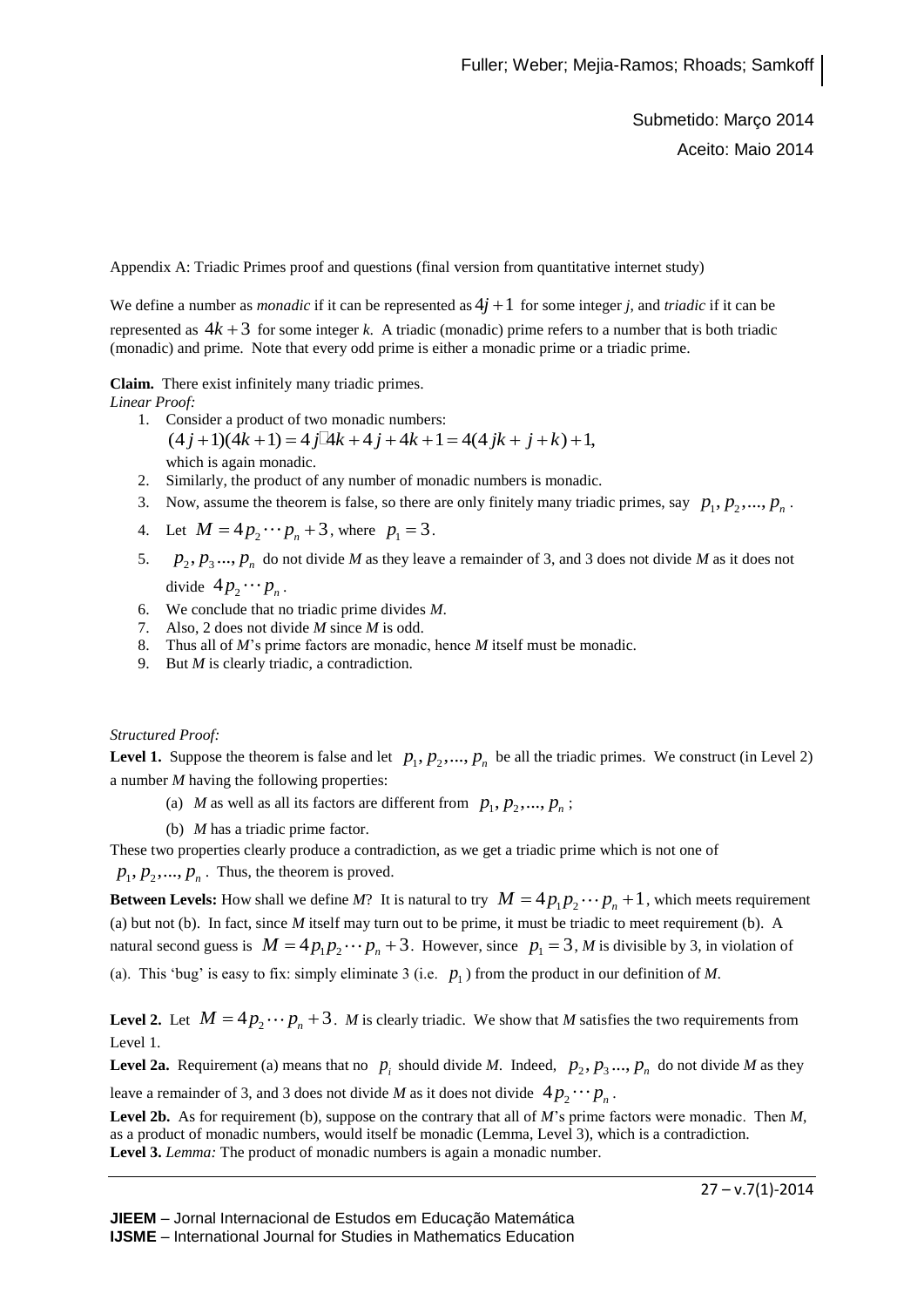Consider a product of two monadic numbers:

which is again monadic. Similarly, the product of any number of monadic numbers is monadic.  $(4 j + 1)(4k + 1) = 4 j \cancel{1} 4k + 4 j + 4k + 1 = 4(4 jk + j + k) + 1,$ 

#### *Questions:*

#### **Summary**

Which of the following is a better summary of this proof, A or B?

- A. It lists all triadic primes, then uses this finite list of triadic primes to obtain a contradiction by constructing a number that is triadic but has no triadic prime factors.
- B. It lets  $M = 4p_2 \cdots p_n + 3$ , where  $p_i \neq 3$ . 2 does not divide *M* because *M* is odd.  $p_i$  does not divide *M* because it leaves a remainder of 3. This produces a contradiction.
- C. I don't know which summary would be better.

#### **Transfer**

If one were to adapt the proof to show that there are infinitely many primes of the form  $6j+5$ , what would be an appropriate definition for *M*? Assume first that there are finitely many primes of this form, say

 $p_1, p_2, ..., p_n$ , with  $p_1 < p_2 < ... < p_n$ .

#### **Justification**

How was the conclusion that "the product of any number of monadic numbers is monadic" used in the proof?

- A. It was used to show that no triadic prime can divide *M.*
- B. It was used to show that *M* must be monadic.
- C. None of the above.
- D. I don't know.

#### **Illustration with examples/diagrams**

Supposing 3, 7, 11, and 19 are the only triadic primes, which of the following illustrates the main steps of the proof?

- A. Let  $M = 4 \cdot 7 \cdot 11 \cdot 19 + 3$ . 7, 11, and 19 do not divide M since they leave a remainder of 3, and 3 does not divide *M* since it does not divide  $4 \cdot 7 \cdot 11 \cdot 19$ . Thus, *M* has only monadic factors and is monadic.
- is monadic.<br>B. Let  $M = 4 \cdot 7 \cdot 11 \cdot 19 + 3 = 5855$ . Then the prime factors of *M* are 5 and 1171. 5 is monadic and 1171 is triadic. Thus, *M* is triadic.
- C. Neither of the above illustrates the main steps of the proof.
- D. I don't know.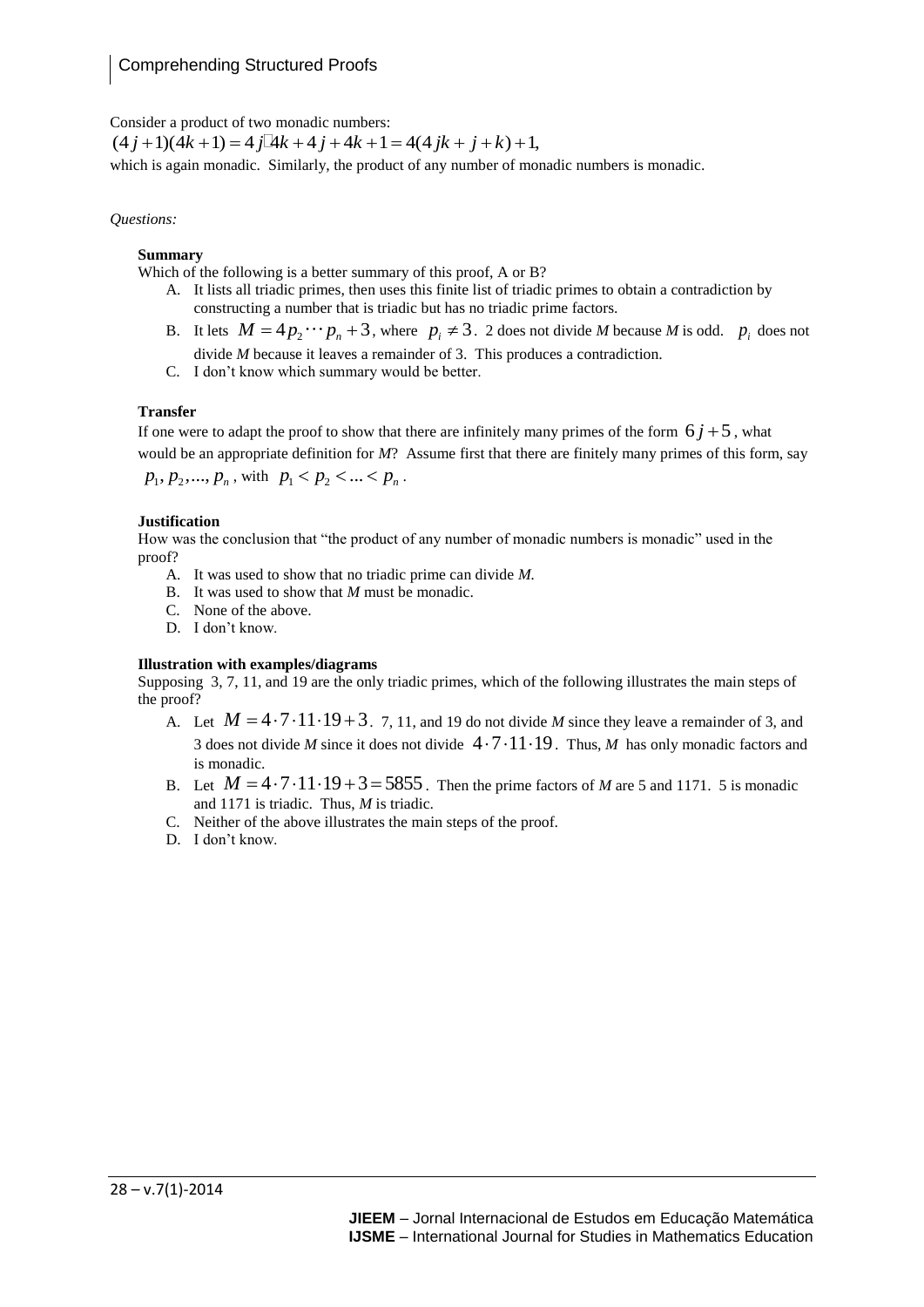Appendix B: Only Zero proofs and questions (final version from quantitative internet study)

#### **Claim.**

The equation  $x^3 + 5x = 3x^2 + \sin x$  has no nonzero solutions.

#### *Linear Proof:*

- 1. Let  $f(x) = x^3 3x^2 + 5x \sin x$ . Solutions of  $f(x) = 0$  precisely correspond to solutions of  $x^3 + 5x = 3x^2 + \sin x$ .
- 2. Suppose the claim is false. Then  $f(x)=0$  has a nonzero solution *s*; that is,  $s \neq 0$  and  $f(s) = 0.$ Suppose the claim is false. Then  $f(x) = 0$  has a nonzero solution *s*; that is,  $s \ne 0$  and<br>  $f(s) = 0$ .<br>  $f'(x) = 3x^2 - 6x + 5 - \cos x = 3(x^2 - 2x + 1) + 2 - \cos x = 3(x - 1)^2 + 2 - \cos x$ .
- 3.  $f'(x) = 3x^2 6x + 5 \cos x = 3(x^2 2x + 1) + 2 \cos x = 3(x-1)^2 + 2 \cos x$ .
- 4. Since  $3(x-1)^2 \ge 0$  and  $2-\cos x > 0$  for all real numbers *x*,  $f'(x) > 0$  for all real numbers *x*.
- 5. Clearly  $f(0) = 0^3 3(0)^2 + 5(0) \sin 0 = 0$ , so  $x = 0$  is a solution of  $f(x) = 0$ .  $f(0) = 0^3 - 3(0)^2 + 5(0) - \sin 0 = 0$ , so  $x = 0$  is a solution of  $f(x) = 0$
- 6. Since  $f(0) = f(s)$  and  $s \ne 0$ , by Rolle's theorem, there is a *c* between 0 and *s* such that  $f'(c)=0$ .
- 7. However, this is a contradiction because  $f'(x) > 0$  for all *x*.

**Note:** Rolle's theorem states that if a differentiable function *f* has the property that  $f(a) = f(b)$ , then there is a *c* such that  $a < c < b$  and  $f'(c) = 0$ .

#### *Structured Proof:*

**Level 1.** We define  $f(x) = x^3 - 3x^2 + 5x - \sin x$ . Solutions of  $f(x) = 0$  precisely correspond to solutions of  $x^3 + 5x = 3x^2 + \sin x$ . Assume the claim is false: then  $f(x) = 0$  has a nonzero solution. We show (in level 2):

- $f'(x) > 0$  for all *x*.
- $f(s) = 0$  for  $s \neq 0$  and  $f(0) = 0$  imply that there is a number *c* for which  $f'(c) = 0$ .

Together, these conclusions clearly produce a contradiction, so the claim is proved.

#### **Level 2.**

**2a.**  $f'(x) = 3x^2 - 6x + 5 - \cos x$ . Using algebra (in level 3a), we show this expression is always positive. *f*  $'(x) = 3x^2 - 6x + 5 - \cos x$ 

**2b.** Suppose  $s \neq 0$  and  $f(s) = 0$ . Since  $f(0) = 0$  (level 3b), this implies there is a *c* such that

 $f'(c) = 0$ , contradicting the fact that  $f'(x) > 0$  for all *x*, which was established in level 2a. (The details are given in level 3c).

**Level 3. 3a.** We support the claim in level 2a as follows: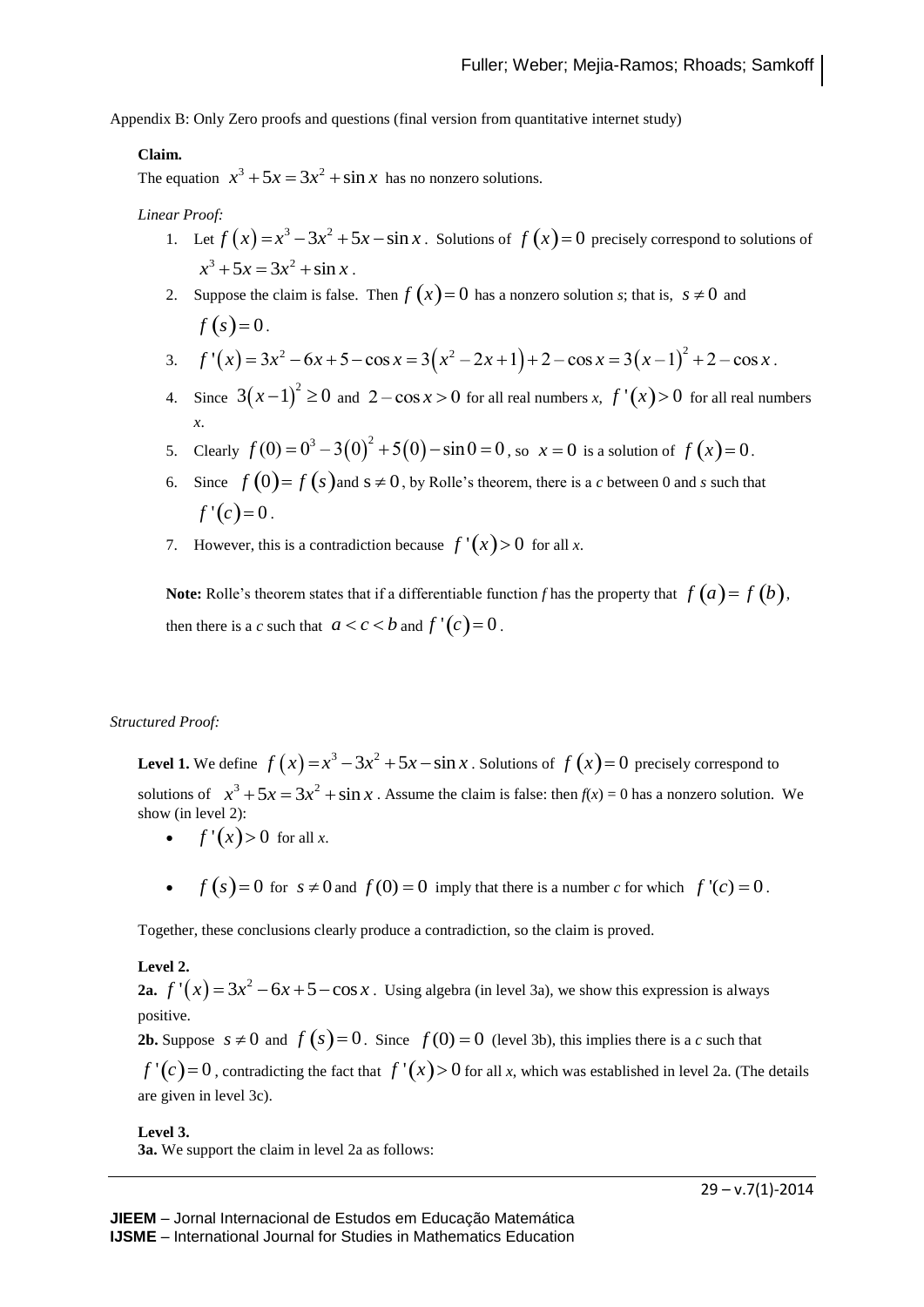imprehending Structured Proofs  
\n
$$
f'(x) = 3x^2 - 6x + 5 - \cos x = 3(x^2 - 2x + 1) + 2 - \cos x = 3(x - 1)^2 + 2 - \cos x.
$$
\nSince  $3(x-1)^2 \ge 0$  and  $2 - \cos x > 0$  for all real numbers x,  $f'(x) > 0$  for all real numbers x.

**3b.**  $f(0) = 0^3 - 3(0)^2 + 5(0) - \sin 0 = 0$ .  $3(x-1)^2 \ge 0$  and  $2-\cos x > 0$  for all real numbers x,  $f'(x) > 0$  $f(0) = 0^3 - 3(0)^2 + 5(0) - \sin 0 = 0$ .

**3c.** We support the claim in level 2b as follows:

Rolle's theorem states that if a differentiable function *f* has the property that  $f(a) = f(b)$ , then there is a *c* such that  $a < c < b$  and  $f'(c) = 0$ . In our case, we have  $f(0) = f(s) = 0$ . Hence there is a *c* between 0 and *s* such that  $f'(c) = 0$ .

#### *Questions*

#### **Summary**

Which of the following is a better summary of this proof, A or B?

- A.  $f(x) = x^3 3x^2 + 5x \sin x$ . If there were a non-zero *s* for which  $f(s) = 0$ , then there would be a point where  $f'(x) = 0$ . However  $f'(x)$  is always positive. Hence 0 is the only solution.
- B. Since  $f(x) = x^3 3x^2 + 5x \sin x$ , then  $f'(x)$ 2  $f'(x) = 3x^2 - 6x + 5 - \cos x =$

 $3(x-1)^2 + 2 - \cos x$ . If *s* is a solution,  $f(s) = 0$ . A non-zero solution would mean there is a *c* such that  $f'(c) = 0$ , which is a contradiction.

C. I don't know which summary would be better.

#### **Transfer**

Why is it not possible to use the ideas from the proof to show that the equation  $x = \sin x$  has no nonzero solutions?

- A. To use Rolle's theorem, the function  $f(x) = x \sin x$  would need to be differentiable.
- B. There is a nonzero solution to this equation.
- C.  $f(x) = x \sin x$  has critical points.
- D. None of the above.
- E. I don't know.

#### **Justification 1**

Where was the fact that  $f(0)=0$  used in this proof?

I. It was used to show that that  $f'(x) > 0$  for all real numbers *x*.

II. It was used to show that  $f(s) = 0$ , where  $s \neq 0$ , would imply a contradiction.

- A. It was used to show I but not II.
- B. It was used to show II but not I.
- C. It was used for both I and II.
- D. It was used for neither I and II.
- E. I don't know.

#### **Justification 2**

How was the fact that  $f'(x) > 0$  for all real numbers *x* used in this proof?

A. It was used to show that  $f(s) = 0$ .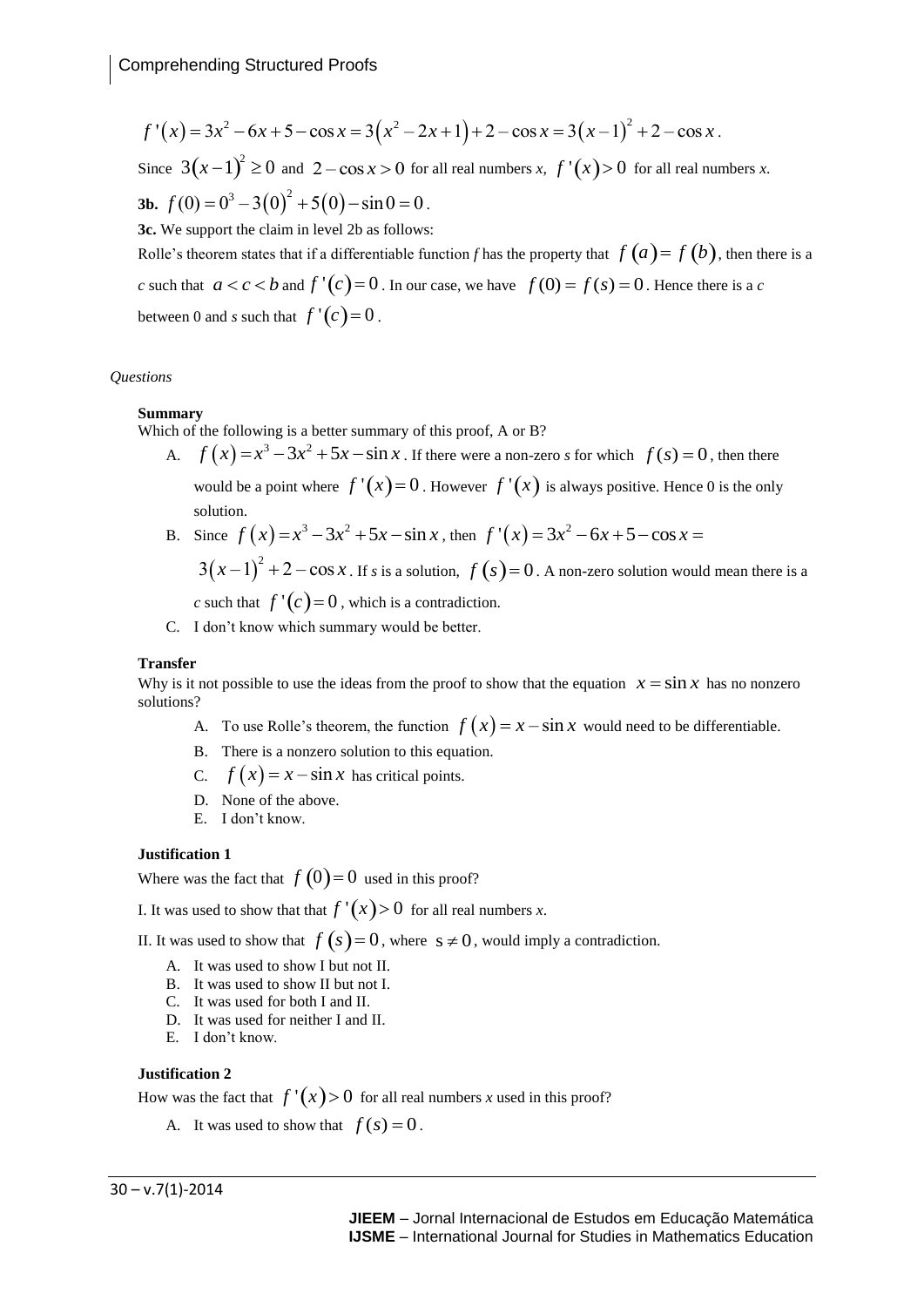B. It was used to show that solutions of  $f(x)=0$  precisely correspond to solutions of

 $x^3 + 5x = 3x^2 + \sin x$ .

- C. It was not used to show either A or B.
- D. I don't know.

#### **Illustration with examples/diagrams**

The graph of  $g(x)$  is given below. Is it possible that the ideas of the proof could be used to show that the equation  $g(x) = 0$  has no nonzero solutions?